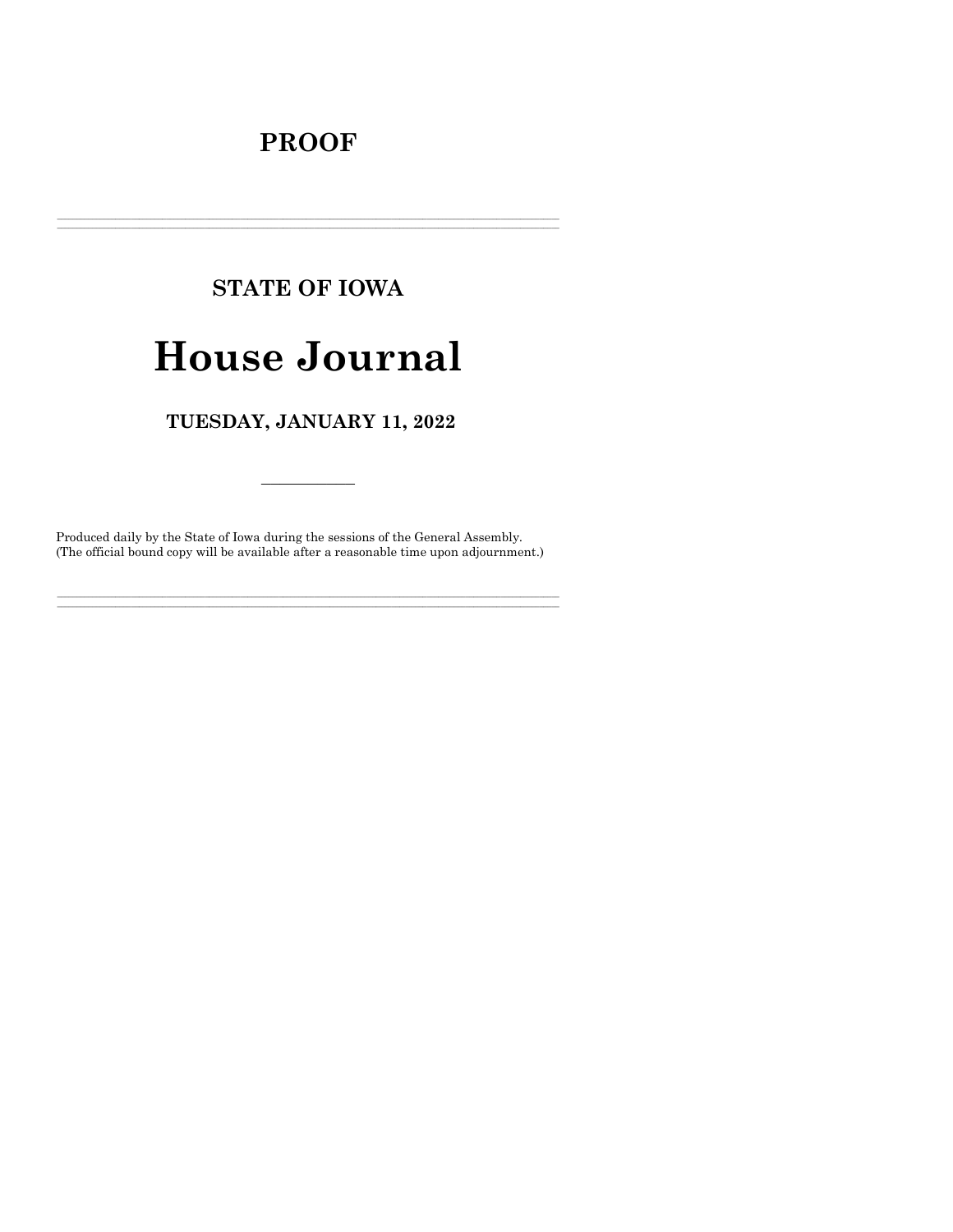## **JOURNAL OF THE HOUSE**

Second Calendar Day - Second Session Day

Hall of the House of Representatives Des Moines, Iowa, Tuesday, January 11, 2022

The House met pursuant to adjournment at 8:31 a.m., Speaker Grassley in the chair.

Prayer was offered by Graber of Lee.

## PLEDGE OF ALLEGIANCE

The Pledge of Allegiance was led by Grace Gibbons, Page from Ankeny.

The Journal of Monday, January 10, 2022, was approved.

## MESSAGES FROM THE SENATE

The following messages were received from the Senate:

Mr. Speaker: I am directed to inform your honorable body that the Senate has on January 10, 2022, adopted the following resolution in which the concurrence of the Senate was asked:

[House Concurrent Resolution 101,](https://www.legis.iowa.gov/legislation/BillBook?ga=89&ba=HCR101) a concurrent resolution providing for a joint convention for the Condition of the State Address.

Also: That the Senate has on January 10, 2022, adopted the following resolution in which the concurrence of the Senate was asked:

[House Concurrent Resolution 102,](https://www.legis.iowa.gov/legislation/BillBook?ga=89&ba=HCR102) a concurrent resolution providing for a joint convention for the Condition of the Judiciary Address.

Also: That the Senate has on January 10, 2022, adopted the following resolution in which the concurrence of the Senate was asked:

[House Concurrent Resolution 103,](https://www.legis.iowa.gov/legislation/BillBook?ga=89&ba=HCR103) a concurrent resolution providing for a joint convention for the Condition of the Iowa National Guard.

W. CHARLES SMITHSON, Secretary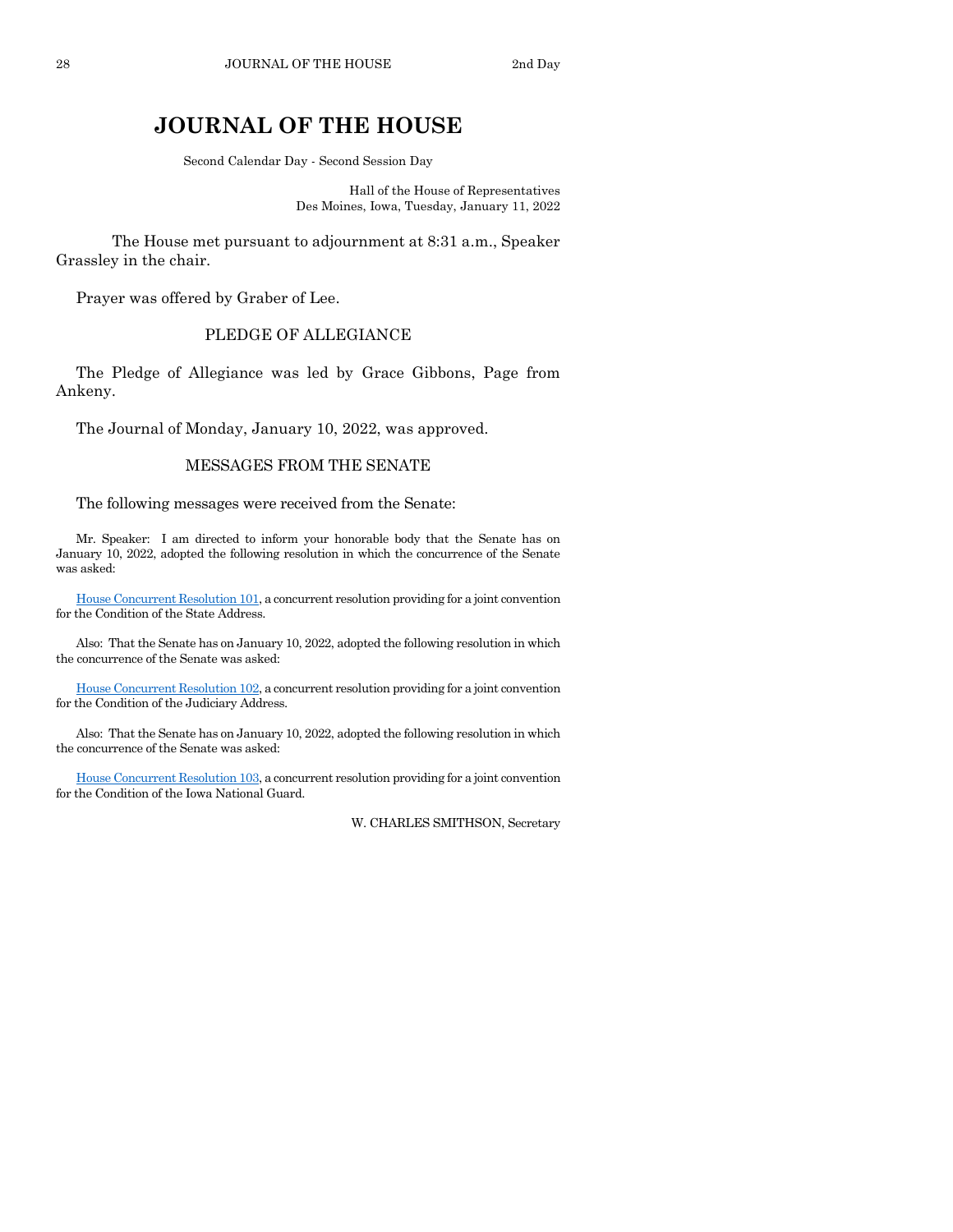**[House File 2001,](https://www.legis.iowa.gov/legislation/BillBook?ga=89&ba=HF2001)** by Mohr, a bill for an act exempting dance school and dance studio services from the sales and use tax.

Read first time and referred to committee on **Ways and Means.**

**[House File 2002,](https://www.legis.iowa.gov/legislation/BillBook?ga=89&ba=HF2002)** by Lohse, a bill for an act making an appropriation to support efforts relating to the U.S.S. Iowa and including effective date provisions.

Read first time and referred to committee on **Appropriations.**

**[House File 2003,](https://www.legis.iowa.gov/legislation/BillBook?ga=89&ba=HF2003)** by Lohse, a bill for an act relating to reimbursement rates for providers of substance use disorder treatment services.

Read first time and referred to committee on **Human Resources.**

**[House File 2004,](https://www.legis.iowa.gov/legislation/BillBook?ga=89&ba=HF2004)** by Hite, a bill for an act relating to confidential records and juror questionnaires.

Read first time and referred to committee on **Judiciary. [House File 2005,](https://www.legis.iowa.gov/legislation/BillBook?ga=89&ba=HF2005)** by Wills, a bill for an act relating to the regulation of home-based businesses by counties and cities.

Read first time and referred to committee on **Local Government.**

**[House File 2006,](https://www.legis.iowa.gov/legislation/BillBook?ga=89&ba=HF2006)** by Bush, a bill for an act relating to the mailing of absentee ballots.

Read first time and referred to committee on **State Government.**

**[House File 2007,](https://www.legis.iowa.gov/legislation/BillBook?ga=89&ba=HF2007)** by Hite and Lohse, a bill for an act relating to antique vehicle special registration plates.

Read first time and referred to committee on **Transportation.**

**[House File 2008,](https://www.legis.iowa.gov/legislation/BillBook?ga=89&ba=HF2008)** by Ingels, a bill for an act relating to certain amounts of school district funding for programs for at-risk students, secondary students who attend alternative programs or alternative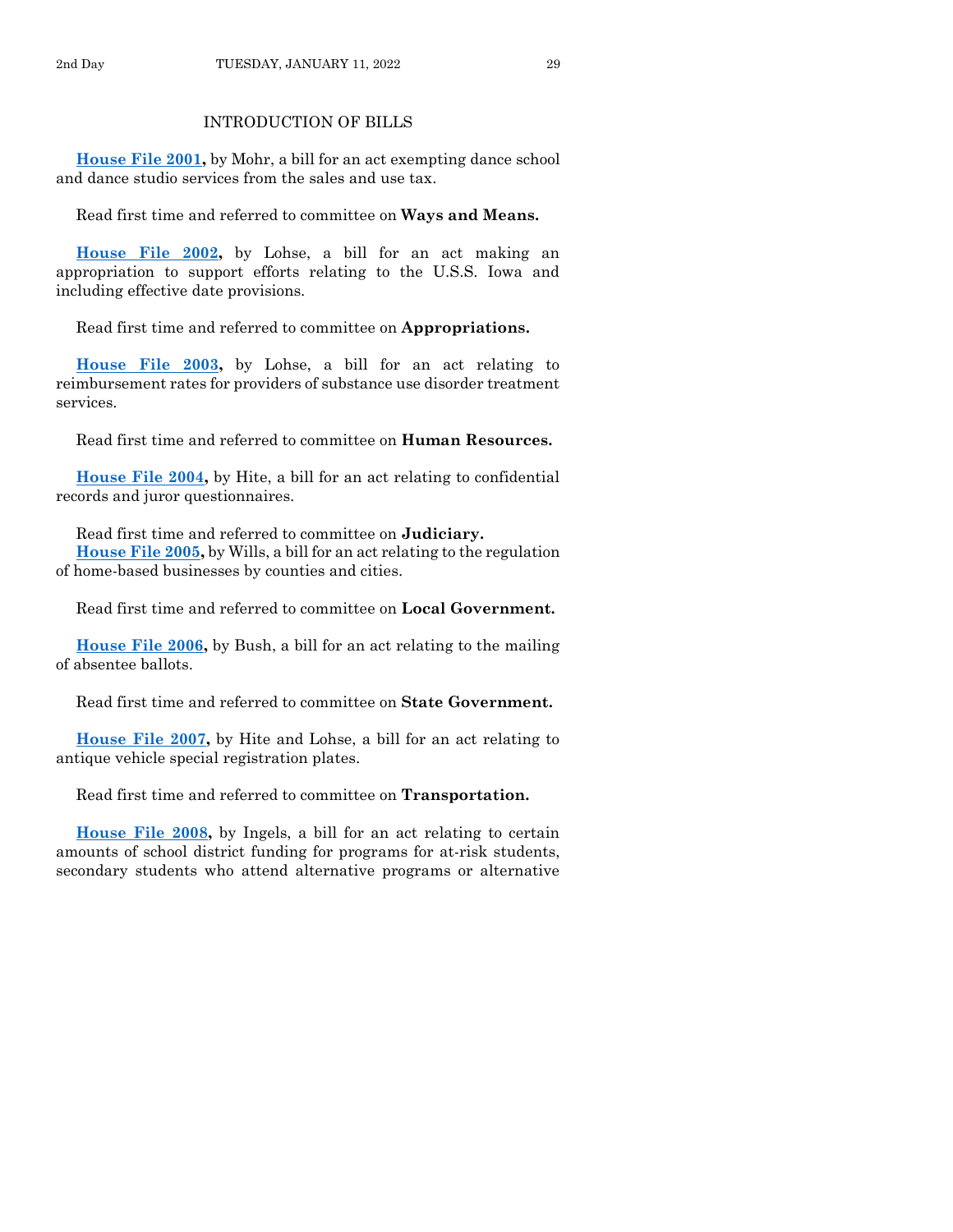schools, or returning dropouts and dropout prevention, and including effective date provisions.

Read first time and referred to committee on **Education.**

**[House File 2009,](https://www.legis.iowa.gov/legislation/BillBook?ga=89&ba=HF2009)** by Lohse, a bill for an act authorizing the use of revenues from the district management levy for the employment of school resource officers and including applicability provisions.

Read first time and referred to committee on **Education.**

**[House File 2010,](https://www.legis.iowa.gov/legislation/BillBook?ga=89&ba=HF2010)** by Hein and A. Meyer, a bill for an act relating to experimental treatments for terminally ill persons, and including effective date provisions.

Read first time and referred to committee on **Human Resources.**

**[House File 2011,](https://www.legis.iowa.gov/legislation/BillBook?ga=89&ba=HF2011)** by Wills, a bill for an act providing for repeal of the Iowa Code every ten years over a ten-year period and procedures for legislative review and reenactment.

Read first time and referred to committee on **State Government.**

**[House File 2012,](https://www.legis.iowa.gov/legislation/BillBook?ga=89&ba=HF2012)** by Wills, a bill for an act relating to executive orders of the president of the United States.

Read first time and referred to committee on **State Government.**

**[House File 2013,](https://www.legis.iowa.gov/legislation/BillBook?ga=89&ba=HF2013)** by Wills, a bill for an act creating a growing our workforce tax credit available against the individual and corporate income taxes, the franchise tax, and the insurance premiums tax, and including effective date and retroactive applicability provisions.

Read first time and referred to committee on **Ways and Means.**

## COMMITTEE TO NOTIFY THE SENATE

Wills of Dickinson moved that a committee of three be appointed to notify the Senate that the House was ready to receive it in Joint Convention.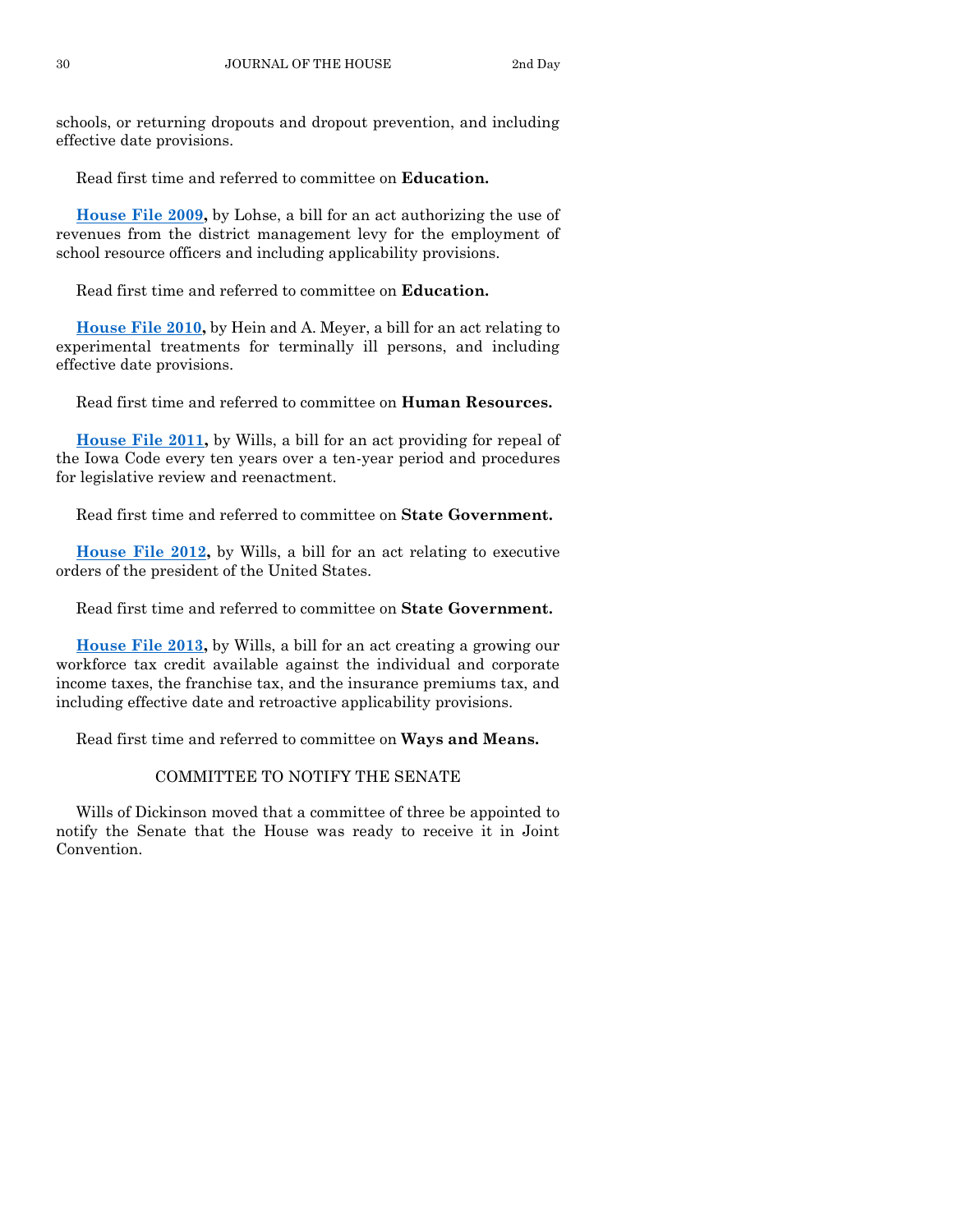The motion prevailed and the Speaker appointed as such committee Wills of Dickinson, Chair; Baxter of Hancock and Judge of Dallas.

On motion by Windschitl of Harrison, the House was recessed at 8:37 a.m., until 5:30 p.m.

## AFTERNOON SESSION

The House reconvened at 5:37 p.m., Speaker Grassley in the chair.

## INTRODUCTION OF BILLS

**[House File 2014,](https://www.legis.iowa.gov/legislation/BillBook?ga=89&ba=HF2014)** by A. Meyer, a bill for an act relating to assisted reproduction and providing penalties.

Read first time and referred to committee on **Judiciary.**

**[House File 2015,](https://www.legis.iowa.gov/legislation/BillBook?ga=89&ba=HF2015)** by A. Meyer, a bill for an act relating to additional penalties for certain violations against bicyclists causing serious injury or death committed by a person operating a motor vehicle.

Read first time and referred to committee on **Transportation.**

**[House File 2016,](https://www.legis.iowa.gov/legislation/BillBook?ga=89&ba=HF2016)** by Jones, a bill for an act relating to the military service property tax exemption and credit and including applicability provisions.

Read first time and referred to committee on **Ways and Means.**

**[House File 2017,](https://www.legis.iowa.gov/legislation/BillBook?ga=89&ba=HF2017)** by Fry and A. Meyer, a bill for an act relating to provisional licensing of interns enrolled in a doctoral degree program in psychology.

Read first time and referred to committee on **Human Resources.**

**[House File 2018,](https://www.legis.iowa.gov/legislation/BillBook?ga=89&ba=HF2018)** by Stone, a bill for an act relating to the timetable for preparation of proposed congressional and legislative redistricting plans by the legislative services agency.

Read first time and referred to committee on **State Government.**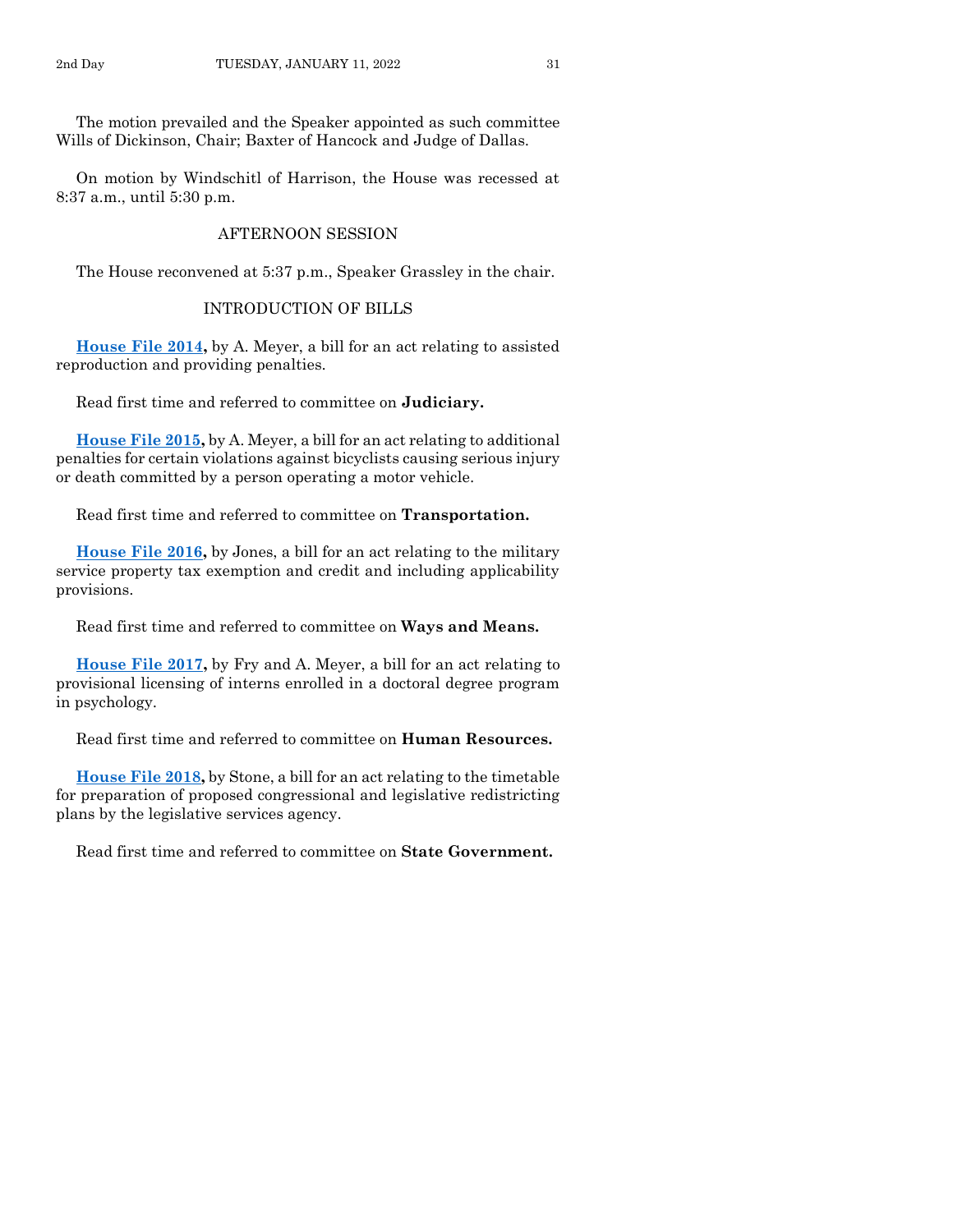**[House File 2019,](https://www.legis.iowa.gov/legislation/BillBook?ga=89&ba=HF2019)** by Wills, a bill for an act relating to the establishment of an advanced opportunities program for certain students enrolled in public schools to take overload and dual credit courses, postsecondary credit-bearing and career and technical education certificate examinations, and career and technical education workforce training courses, and the award of a scholarship for early graduation.

Read first time and referred to committee on **Education.**

**[House File 2020,](https://www.legis.iowa.gov/legislation/BillBook?ga=89&ba=HF2020)** by Gobble, a bill for an act relating to the assessments administered to practitioner preparation program students prior to students' completion of a practitioner preparation program and including effective date provisions.

Read first time and referred to committee on **Education.**

**[House File 2021,](https://www.legis.iowa.gov/legislation/BillBook?ga=89&ba=HF2021)** by Gobble, a bill for an act relating to practitioner preparation programs, including field experiences and the assessments administered to students admitted to practitioner preparation programs, and including applicability provisions.

Read first time and referred to committee on **Education.**

**[House File 2022,](https://www.legis.iowa.gov/legislation/BillBook?ga=89&ba=HF2022)** by Fisher, a bill for an act relating to qualifications for magistrates.

Read first time and referred to committee on **Judiciary.**

## COMMITTEE REVISION

The Speaker announced the following change to committee assignments effective immediately:

Local Government Committee

McClintock removed

## REPORT OF THE COMMITTEE TO NOTIFY THE SENATE

Wills of Dickinson, Chair of the committee appointed to notify the Senate that the House was ready to receive it in Joint Convention reported that the committee had performed its duty.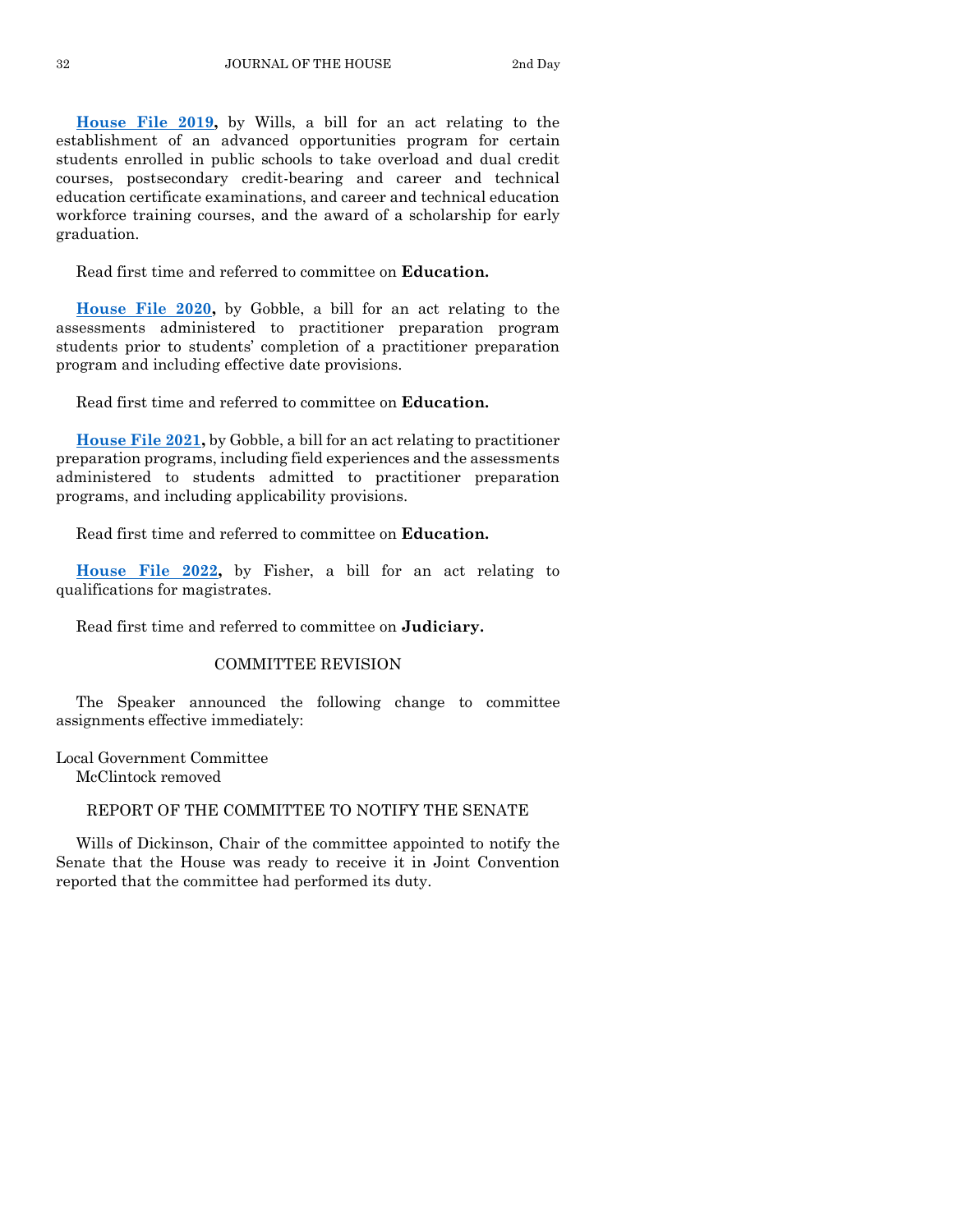The report was accepted and the committee discharged.

The House stood at ease at 5:39 p.m., until the fall of the gavel.

The House resumed session at 5:44 p.m., Speaker Grassley in the chair.

The Sergeant-at-Arms announced the arrival of the President of the Senate, the Secretary of the Senate and the Honorable members of the Senate.

The President was escorted to the Speaker's station, the Secretary to the Chief Clerk's desk and the members of the Senate were seated in the House chamber.

## JOINT CONVENTION

In accordance with law and [House Concurrent Resolution 101,](https://www.legis.iowa.gov/legislation/BillBook?ga=89&ba=HCR101) duly adopted, the Joint Convention was called to order at 5:45 p.m., President Chapman presiding.

Senator Whitver of Polk moved that the roll call be dispensed with and that the President of the Joint Convention be authorized to declare a quorum present, which motion prevailed.

President Chapman announced a quorum present and the Joint Convention duly organized.

Senator Whitver of Polk moved that a committee of four, consisting of two members from the Senate and two members from the House of Representatives, be appointed to notify Governor Kim Reynolds that the Joint Convention was ready to receive her.

The motion prevailed and the President appointed as such committee Senators Rozenboom of Mahaska and Trone Garriott of Polk on the part of the Senate, and Representatives Dolecheck of Ringgold and Konfrst of Polk on the part of the House.

Secretary of Agriculture, Mike Naig; Secretary of State, Paul D. Pate, and Attorney General, Tom Miller were escorted into the House chamber.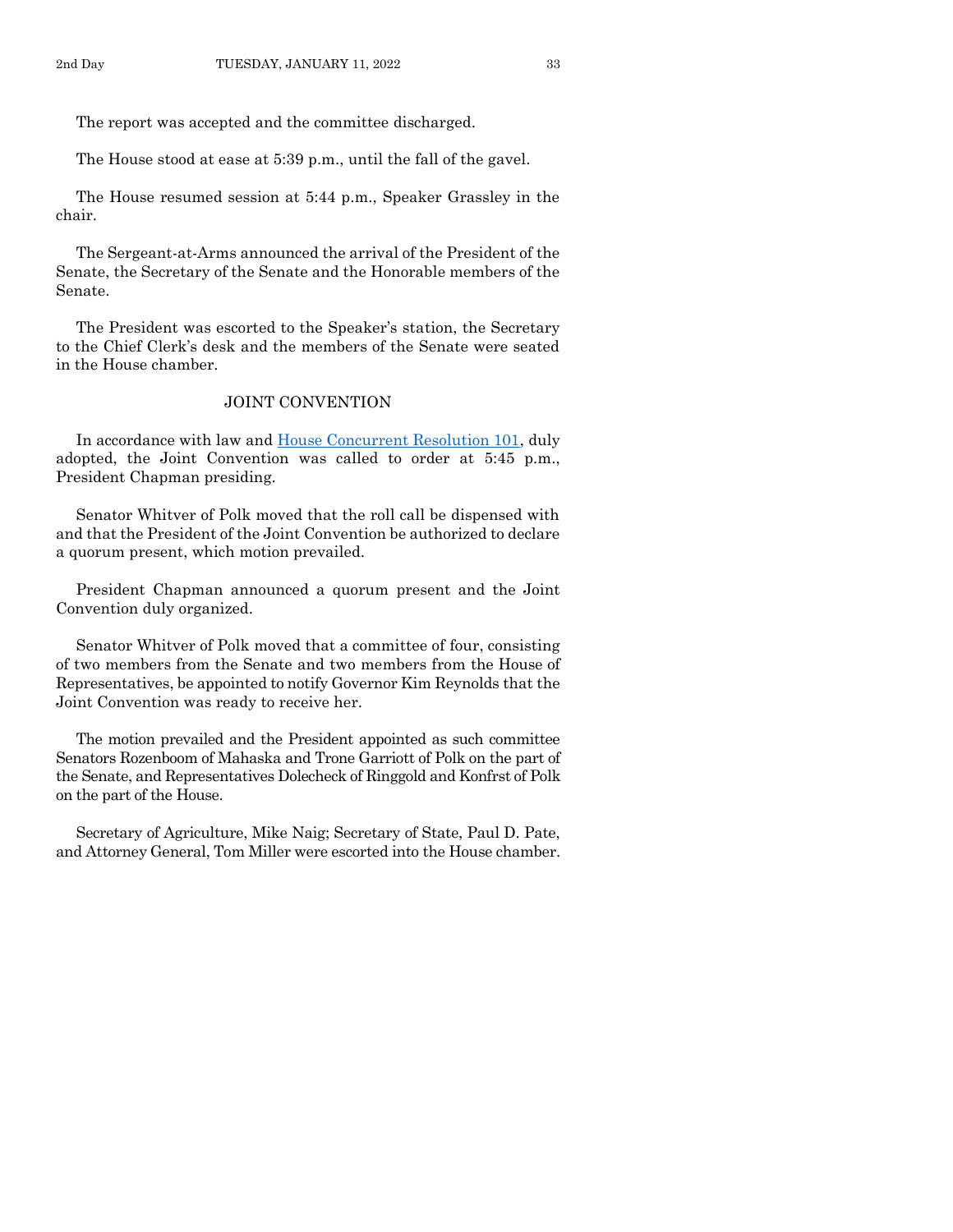The Supreme Court Justice, the Justices of the Supreme Court, the Chief Judge and Judges of the Appellate Court were escorted into the House chamber.

Lieutenant Governor Adam Gregg and his family were escorted into the House chamber.

First Gentleman Kevin Reynolds and Governor Kim Reynolds' family were escorted into the House chamber.

The committee waited upon Governor Kim Reynolds and escorted her to the Speaker's station.

President Chapman presented Governor Kim Reynolds, who delivered the following condition of the state message:

#### GOVERNOR'S CONDITION OF THE STATE MESSAGE

Mr. President, Mr. Speaker, Lieutenant Governor, legislative leaders and members, justices and judges, my fellow Iowans:

Two years ago, Ilee and Michael Muller were living in California but they were looking for something else. Something away from the hustle and bustle, the crowded highways and high cost of living.

They had visited the city of Elk Horn in Shelby county and fallen in love with it, so when a restaurant came up for sale, they made the leap and put their faith in Iowa.

They bought an acreage outside of town, packed their belongings, and began to build a life and introduce themselves and their two daughters to the community.

They opened their restaurant, Grace on Main, in March of 2020—and you know what came next.

But the Mullers quickly realized that the Iowa way of life isn't a myth.

The community came together—and came in droves to the restaurant window to buy their unique pizzas.

Unlike so many states, Iowa's economy stayed open, and so did Grace on Main.

And they did more than stay open. The Mullers and their restaurant have thrived, winning multiple awards, including the Rural Operator of the Year from the Iowa Restaurant Association.

When I stopped by Grace on Main for lunch this fall, Ilee told me "Iowa Nice isn't just a slogan, it's real. It's not who has a nicer car and how much money you have. If you need help, everyone is willing to drop everything. You don't get that back in California."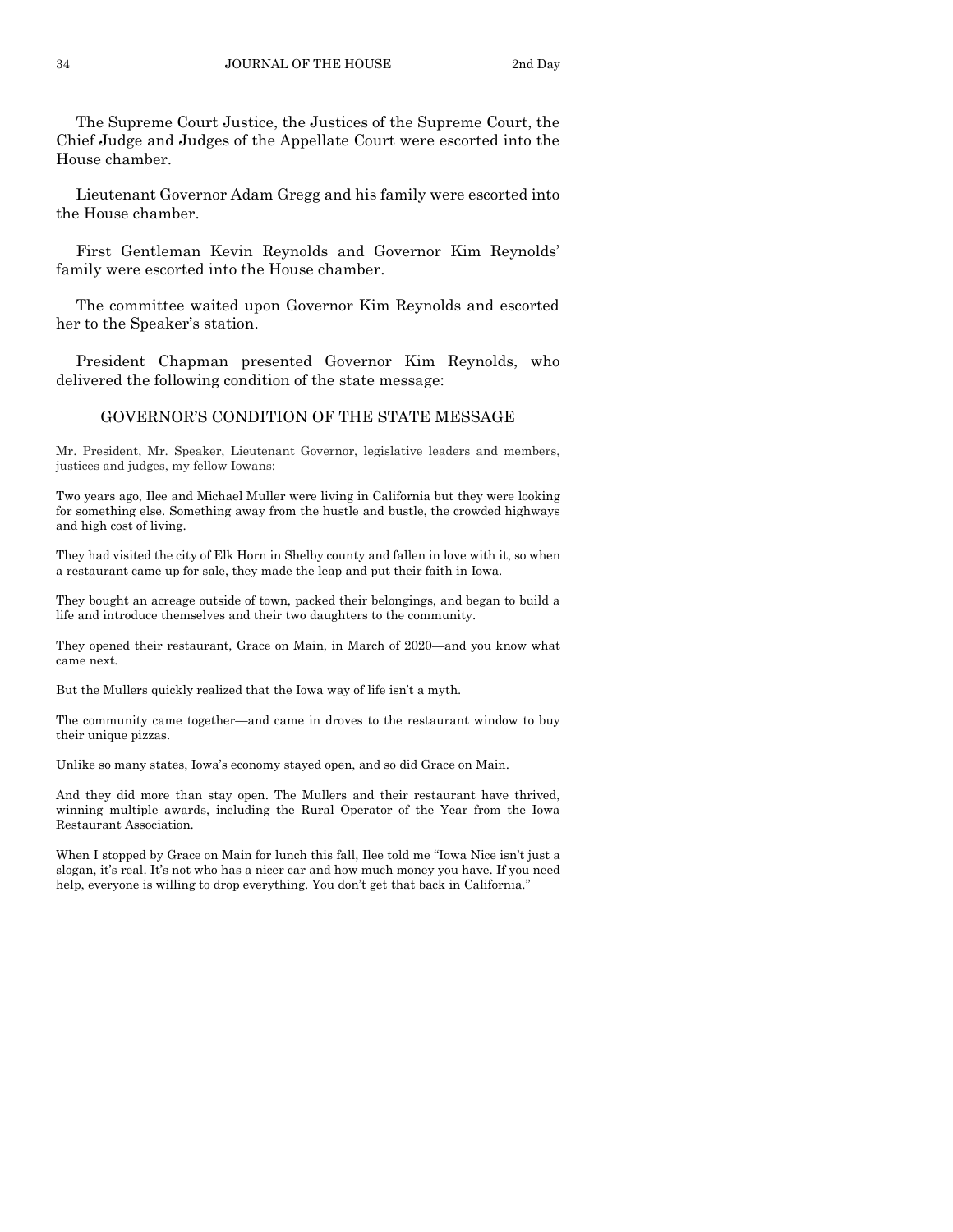I couldn't help but smile, because that's exactly what we've always done. And what we'll always do.

The Mullers had faith in Iowa. And Iowa came through.

The Mullers, along with some of their most loyal customers, are with us tonight. Won't you please join me in welcoming the Mullers to Iowa and recognizing the community that embraced them.

Two years ago, about the time the Mullers were moving to Iowa, I stood here before you at the beginning of a new decade. I talked about how far we'd come in ten years.

About how we'd gone from a time when families lost their life savings, Iowans lost their jobs, and our state government lost control of its budget—to a time of record-low unemployment, a budget surplus, and record investments in K-12 education.

But most important, I talked about a vision for our future. About the need to be bold; to show the world that Iowa truly is the state of opportunity.

The pandemic delayed some of our efforts, but it didn't change our direction. In the last eight months alone we:

- Invested \$300 million more in broadband,
- Strengthened funding for mental health by making it more sustainable,
- Made our communities safer and supported our law enforcement;
- Encouraged more quality housing,
- Extended and expanded our water-quality efforts,
- Repealed the inheritance tax on families,
- Gave parents more choices in their child's education,
- Protected life,
- and expanded telehealth services to increase access to affordable health care across every part of our state.

When US News and World Report ranked Iowa the #1 state for opportunity last year, it wasn't because we wanted it. It was because we earned it.

It was because we had faith in Iowans. And Iowans came through.

Of course, rankings are nice. But they're not what matters.

What matters is how we come together in our own communities —from cities like Des Moines to small towns like Elk Horn—where we live and work and worship.

This is my fourth time speaking to you from this chamber on the condition of the state. And I'm proud to report, for the fourth time, in every corner of Iowa, the condition of our state is strong.

We're strong because we've been guided by the lights of common sense, fairness, and freedom. By the knowledge that bold action isn't always government action. It's Iowans making their own decisions for their own families and future.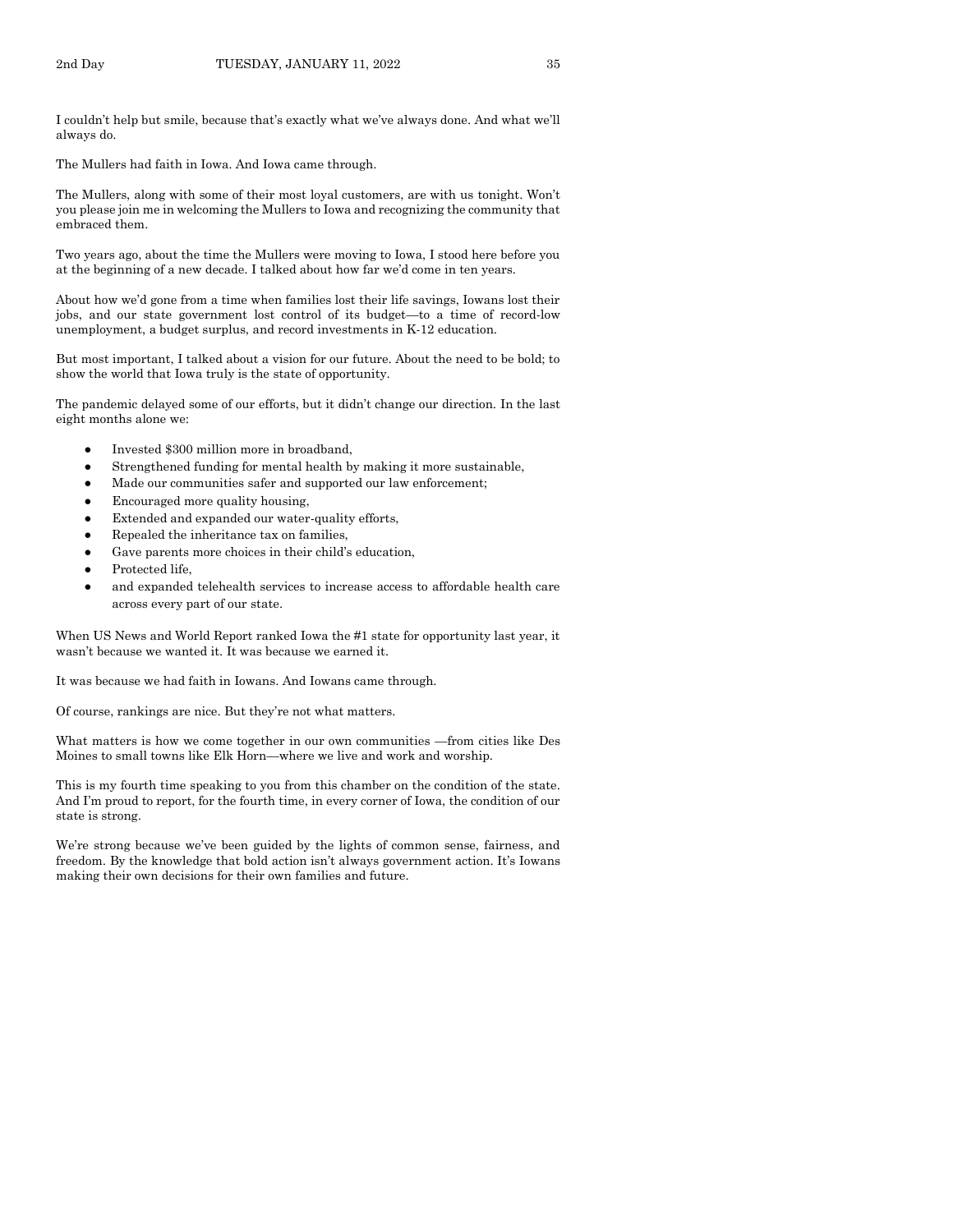Under these high ceilings, next to this marble, among these columns and portraits, it's tempting to believe that nothing good happens unless we legislate it, regulate it, or fund it.

But in the small towns, around kitchen tables, in the fields and back-offices, Iowans understand that we in this building don't fund anything. They do.

And right now, they're paying too much.

Last year, the state ended with a \$1.2 billion surplus, on top of nearly \$1 billion cash reserves.

That's good. We kept spending down.

But it also means that, despite the historic 2018 tax cuts, we're still taking too much from Iowans' paychecks.

That needs to stop. Now.

Tomorrow, I'll introduce a comprehensive bill that significantly cuts taxes for all Iowans.

First, it eliminates our complex system of multiple tax brackets and sets one tax rate of 4%. Flat and fair.

The cuts will occur gradually over the next four years so that we protect priorities like education and public safety. But in the first year alone, taxpayers will save almost \$500 million. And by 2026, when the bill is fully implemented, an average Iowa family will pay over \$1,300 less in taxes, which is on top of their \$1,000 tax cut from the 2018 bill.

That's money that can be reinvested into our economy and used to promote the prosperity of every Iowan.

Yes, we'll have less to spend once a year at the Capitol, but we'll see it spent every single day on Main Streets, in grocery stores, and at restaurants across Iowa. We'll see it spent in businesses instead of on bureaucracies.

We'll put our faith in Iowans, and they won't let us down.

Also, starting next year, for Iowans who have worked all their lives and saved for retirement, this bill will do even more by eliminating the taxation of retirement income.

For the vast majority of retired Iowans—those who rely on their 401K, IRA, or pension that's not just an income-tax cut; it's a full income-tax repeal.

And that's how it should be. You've worked hard all your life, saving for retirement and paying your fair share in taxes. It's time you get a break from the tax collector; you've earned it, now you should enjoy it.

Under my plan, the tax repeal on retirement income won't be limited to bank accounts.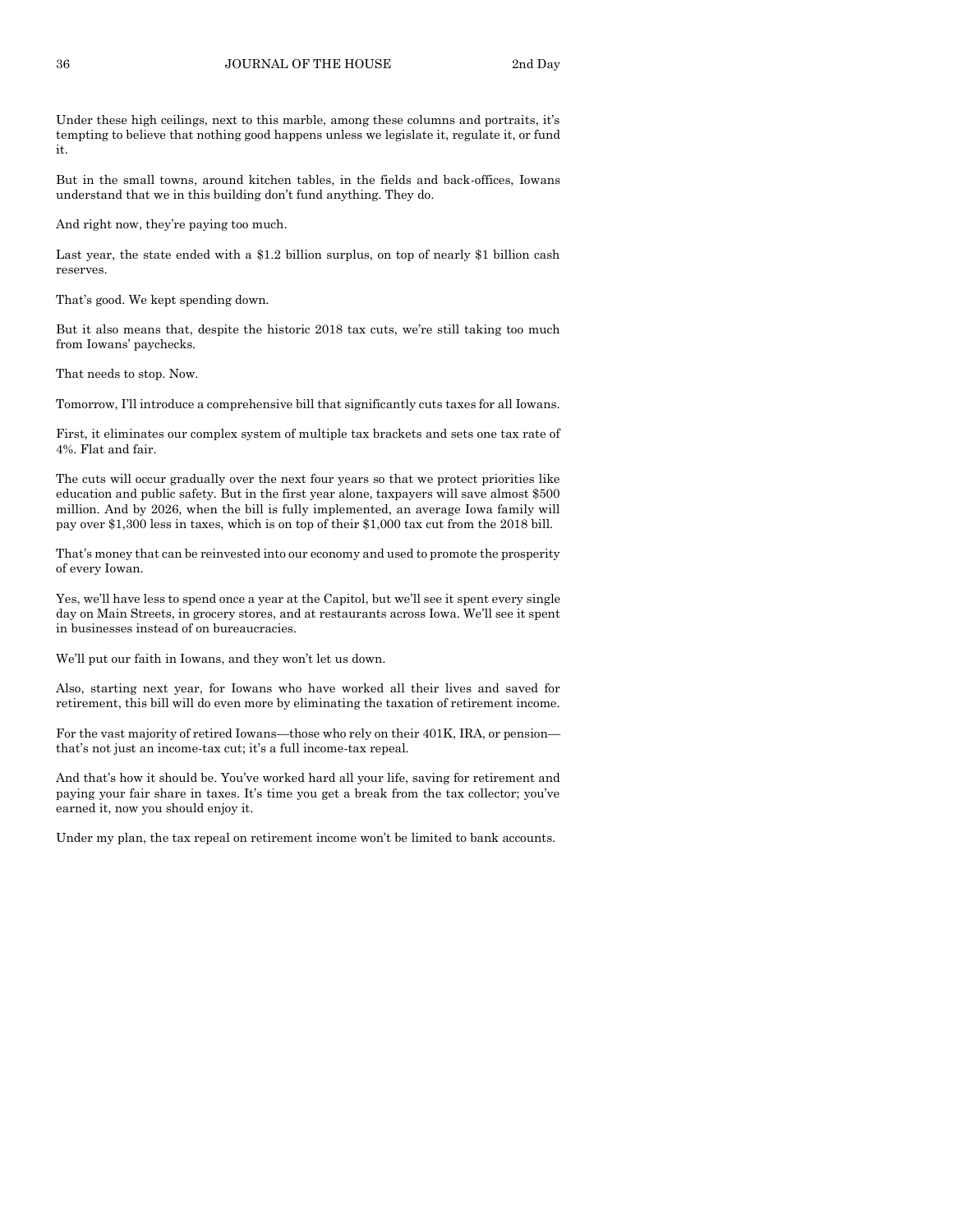For farmers, whose savings is as much the black dirt under their boots as the money in the bank, this bill will eliminate the tax on cash-rent payments they receive when they retire from farming.

And for employees who received stock in their company for years of hard work, the bill will eliminate the tax on the sale of those shares.

This will be a game-changer that will incentivize employers to share ownership with their employees and send a message to the rest of the country: Come. Move to Iowa. Work here and become an owner in a company and grow your investment tax free. Have faith in Iowa and we'll come through.

All of these tax cuts have one thing in common—they reward work. Work to be done and a lifetime of work to be proud of.

That's never been more important, as the country is facing an unprecedented worker shortage.

Across the nation, job openings far outnumber the workers available to fill them, and 4 million fewer Americans are working now than they were before the pandemic.

Iowa is better positioned than most, with the ninth highest labor participation rate in the country. But we're still down from where we were at the beginning of 2020. And if we don't take bold action, other states will.

Thanks to the leadership and careful planning of many of you in this room, we're building on a solid foundation.

Through bipartisan efforts, we established Future Ready Iowa, which provides tuitionfree community college and certification programs to Iowans training for high-demand jobs.

Since the fall of 2019, more than 35,000 scholarships have been awarded empowering nearly 17,000 Iowans to pursue careers and advance Iowa's workforce—with thousands more to come.

We've also focused on expanding apprenticeship programs, incorporating work-based learning in our schools, integrating computer science into the curriculum, and so much more.

With these efforts, we're on the path to giving every Iowan the opportunity to find a rewarding career. But barriers to work still exist, including the need for childcare.

That's also a national issue but, contrary to what some in D.C. believe, there isn't a national solution.

In Iowa we've taken a bottom up approach. Last legislative session we created the Childcare Challenge, a program where providers apply for grants that fit the needs of *their* communities. It's already paying off.

In less than a year, we've awarded grants that will create 4,000 new childcare spots across the state.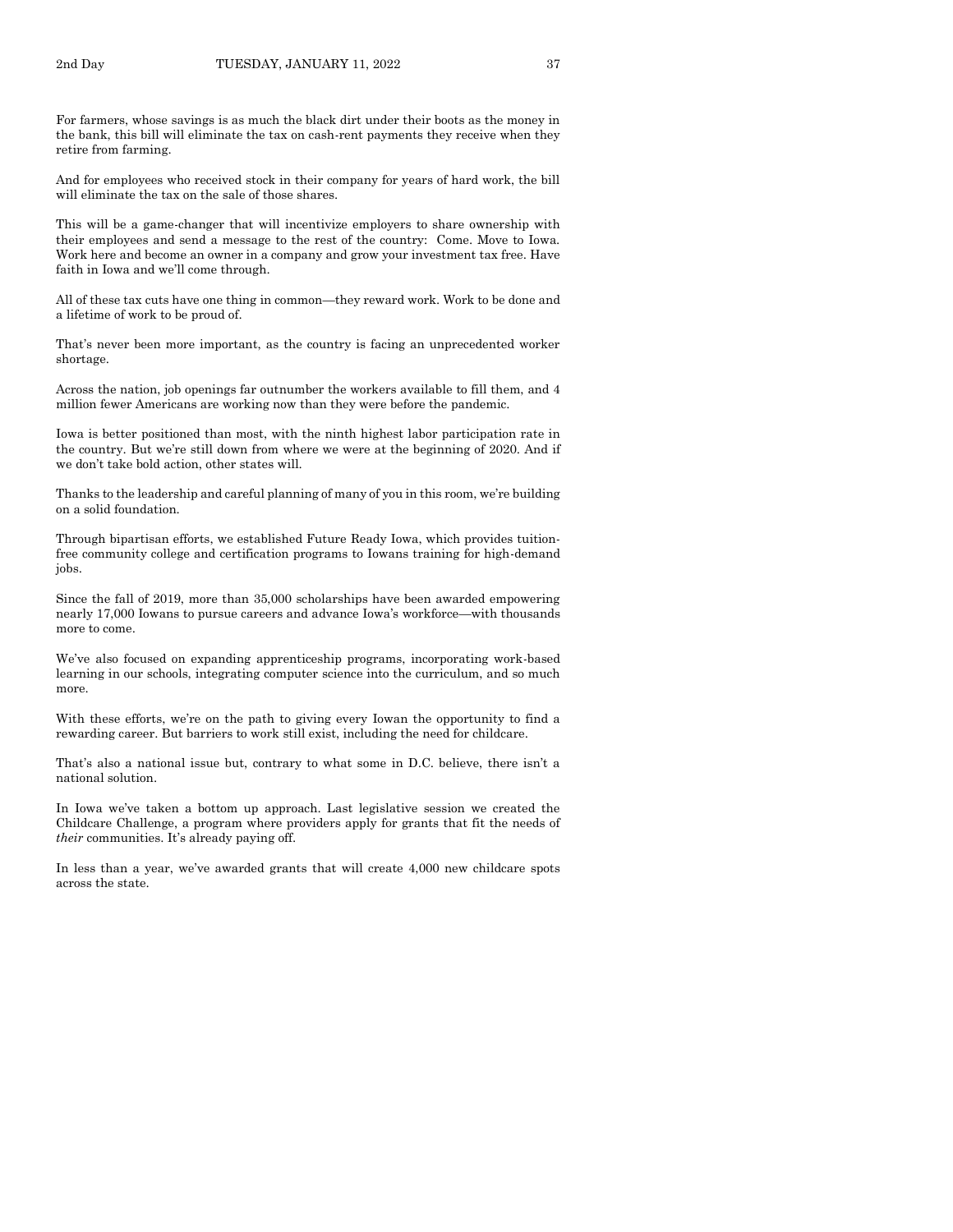Sprouts Early Learning Academy in Carlisle is a great example. Paige and Taylor Smothers own the Academy, and thanks to a state grant they overcame inflated construction costs and regulatory burdens to open an amazing preschool and child care center for 70 2-5 year-olds.

When I visited the academy, I could see that we're on the right path.

I've invited Paige and Taylor to be with us tonight so they can be recognized for their achievement and hear firsthand that their efforts, and the efforts of others like them, have inspired us to do even more. Won't you please stand.

Because of the positive results from the Childcare Challenge, and because of the overwhelming number of outstanding applicants, I'm announcing that the State is expanding this program to provide another 5,000-plus childcare openings across the state.

Last week, I had the privilege of calling some of the applicants to let them know they would be receiving a state grant. Let me give you a sample of what's to come.

In Dubuque, Aspire Home Daycare Network will remodel and equip homes that will help stay-at-home moms start their own daycare business. In Williamsburg, the school district will renovate a vacant house, in partnership with the high-school construction club, that will serve as a childcare center for teachers' children. And in Hull, the Bright Start Daycare and Preschool will expand its facility to help cut the current waitlist of 67 children in this rural community.

These are more than just buildings. They are the physical reminders of the thousands of lives that will be enriched. And it's not just the children—it's also the lives of parents empowered to go to work knowing their child is cared for.

Last spring I established the Governor's Childcare Task Force and charged the group with developing a comprehensive strategy to address this issue. I'm happy to report that we've already made progress in implementing many of their recommendations, including relieving childcare providers of onerous regulations.

There's more to do, and I look forward to working with the legislature this session. Because no one should be forced to choose between earning a living and caring for their child.

There are many reasons for the worker shortage, but we need to recognize that, in some cases, it's because the government has taken away the need or desire to work. The safety net has become a hammock.

Don't mistake me; this isn't the only cause. But it's a growing problem, and it's not just an economic one.

There is dignity in work; it gives us meaning and purpose. So when it's degraded, when idleness is rewarded with enhanced unemployment and stimulus checks, when work begins to seem optional rather than fundamental, then society begins to decay.

I'm worried that we're reaching that point. Where workers who stay home are being put ahead of the workers who show up.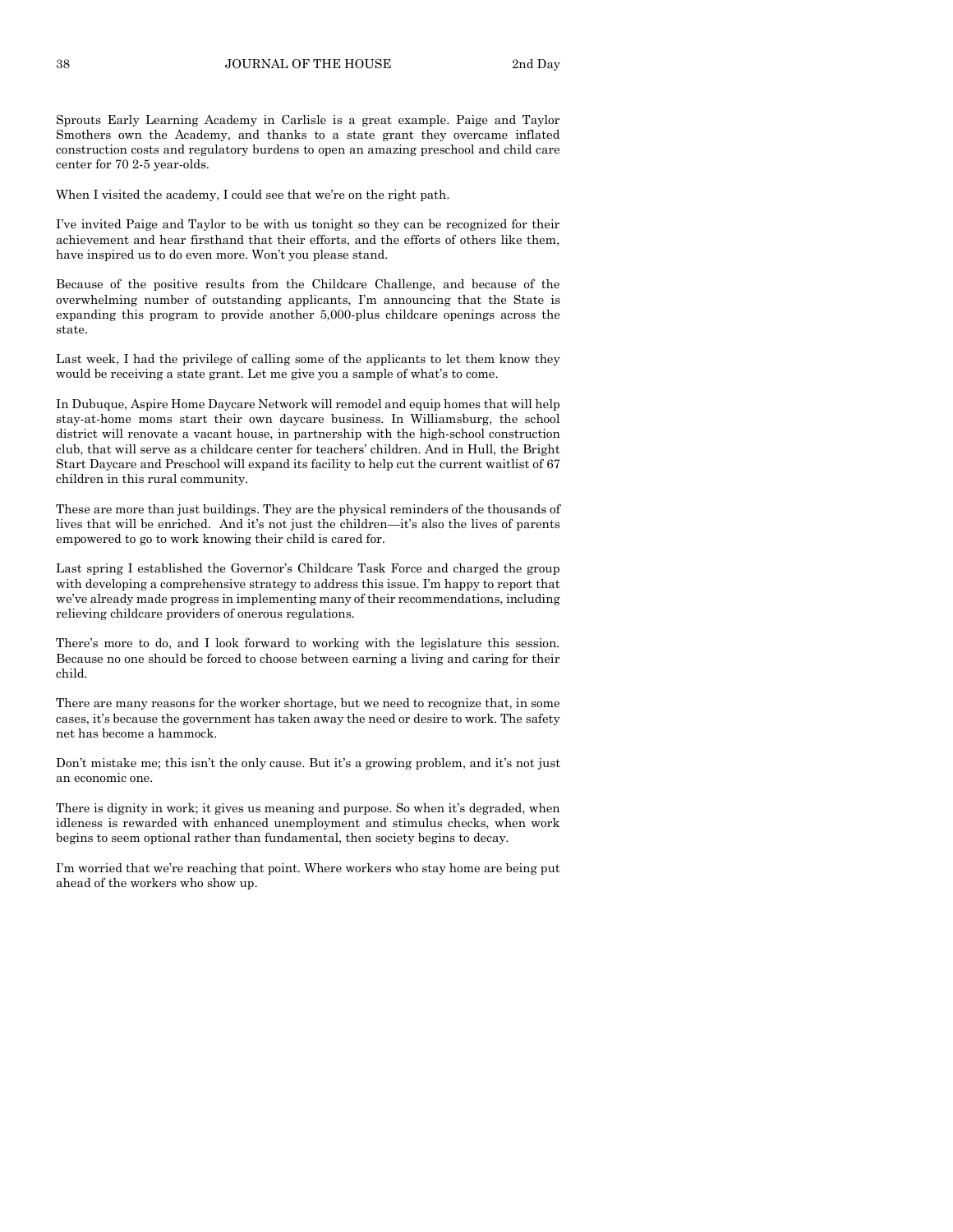Tomorrow, somewhere in Iowa, a carpenter will struggle to set rafters by himself in the freezing cold. He needs help, and he's been asking for it. But too many are at home, living on his tax dollars. It's been the same for almost two years now. His hands are tired; his back is tired. He's just tired.

He has faith in Iowa—he believes we'll come through—but D.C. doesn't seem to care.

So let's show him that Iowa does care. Let's show him that in this State, we appreciate the value of work and will promote it at every turn.

We start by revamping our unemployment system so that it becomes a *re-*employment system.

Unemployment benefits serve an important purpose as a short-term safety net for Iowans who are unexpectedly out of work, through no fault of their own. But we can't forget these are taxpayer funds, and we have to recognize that we're living in a time of prolonged low unemployment.

Today, there are many more job openings than Iowans on unemployment.

Those Iowans have six months to collect unemployment benefits while they look for one of the many open jobs. Frankly, that's more time than necessary.

I'll be introducing a bill that lowers benefits to 16 weeks–about four months—and ensures that those collecting unemployment can't turn down suitable jobs while living on taxpayer funds.

We'll also increase our efforts to match unemployed Iowans with new opportunities. To that end, I'm announcing the creation of a separate re-employment division within the State, whose sole focus will be helping Iowans get back to work.

We want these Iowans to succeed, and we'll give them every opportunity to do so.

Unemployment payments and stimulus checks aren't the only government-created problems we're facing.

We need to continue our work this session to eliminate unnecessary licensing requirements that keep people from moving to or working in Iowa.

We also need to address a legal system that is awarding millions of dollars in damages without regard to the consequences.

When accidents and mistakes happen, injured Iowans deserve to be fairly compensated. But arbitrary, multi-million dollar jury awards do more than that. They act as a tax on all Iowans, raising the costs of goods and services and jeopardizing our healthcare system.

Like many states have already done, we need to put reasonable caps on non-economic damages for trucking accidents and medical malpractice. Let's work together to do just that.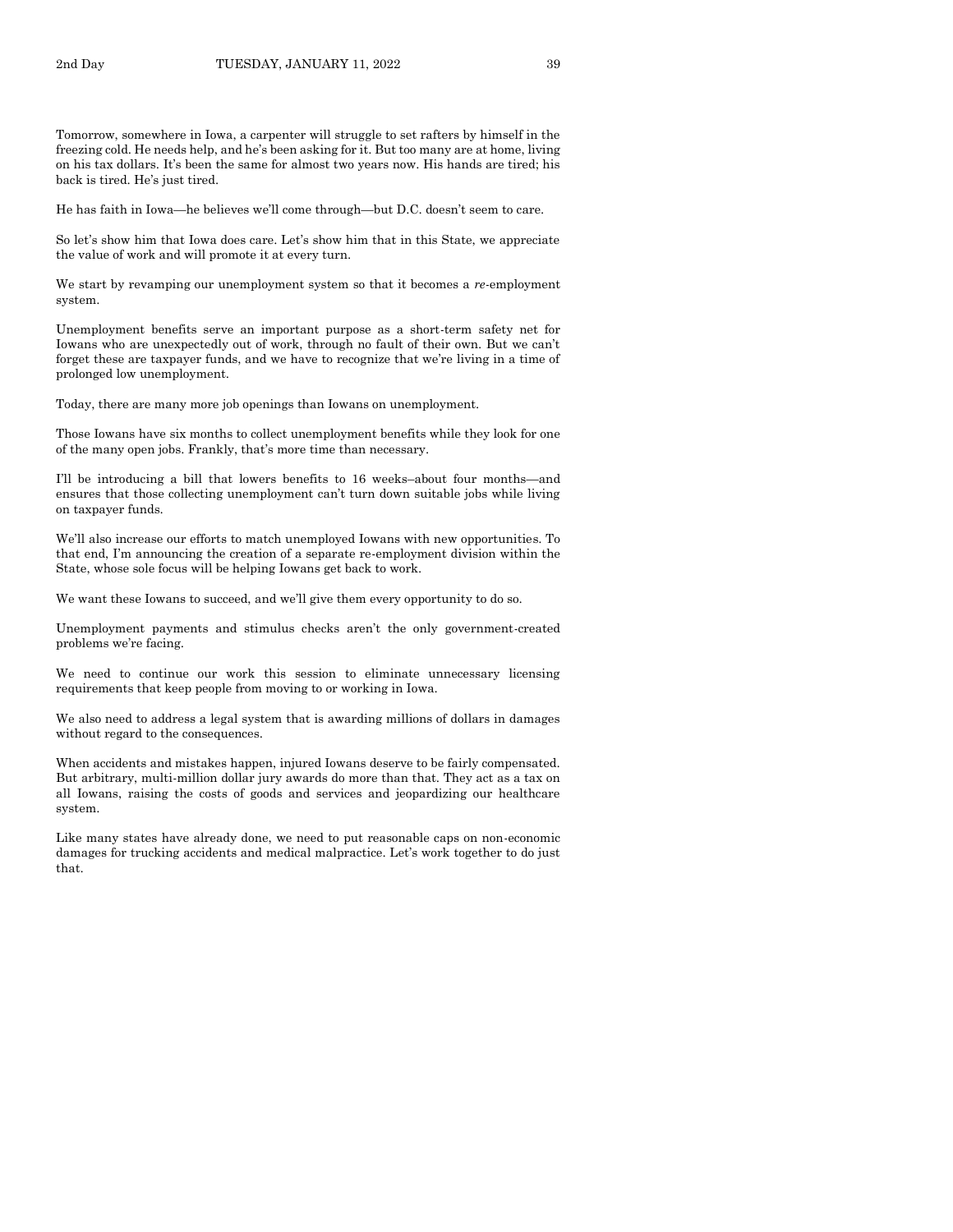The shortage of healthcare workers is one of our greatest workforce concerns, especially in rural Iowa.

Five of the state's top-10 job postings are healthcare careers, with registered nurses and nursing assistants at the top of the list. And the problem is expected to get worse, as the US Bureau of Labor Statistics projects the need for 1.1 million more nurses nationally by 2030.

Once again, Iowa is ahead of the curve, as we've already begun the process to recruit and train.

We're expanding our loan forgiveness programs for healthcare professionals who commit to Iowa, especially our rural areas. And we're making it easier for part-time nurses to teach while they work.

We're also starting our training programs earlier, to give our students a first-hand view of what a career in healthcare looks like.

In Pella, the high-school Career Academy recently launched a patient-care registered apprenticeship program that offers students hands-on experience in a variety of medical settings, while at the same time earning a wage.

Before they even leave high school, these students can become a certified nursing assistant, and then qualify to work as a lab or surgical technician. And within a few short years, they can go on to become an OB tech, RN or BSN—all while being paid.

This innovative approach, and the public-private partnerships that make it possible, are what Iowa's education and healthcare systems need. That's why we're launching a new healthcare registered apprenticeship program that will provide funding to at least five communities to scale what Pella has done.

Marie Vander Wilt, the first apprentice in Pella's program, said that getting hands-on experience in healthcare gave her a new appreciation for this career path. She told me "the job isn't always easy but I get to leave work each day knowing that I made a difference."

Marie, along with her instructor, Kay Landon, and the program partners from Pella Regional Hospital and Wesley Life are with us tonight. Let's thank them for leading.

Across the state, educators are teaming up with professionals in their field to train our students. In fact, we're a national leader in work-based learning.

But for all the real-world experience we've brought to the classroom—from welding to information technology to healthcare—we've missed an important one: education.

When it comes to training the next generation of teachers, we haven't been using our best asset: our teachers in the classroom. The ones who put their skills to work every day to make a difference.

Starting tomorrow, we'll be launching the first teacher registered apprenticeship program in the country, letting schools effectively grow their own workforce.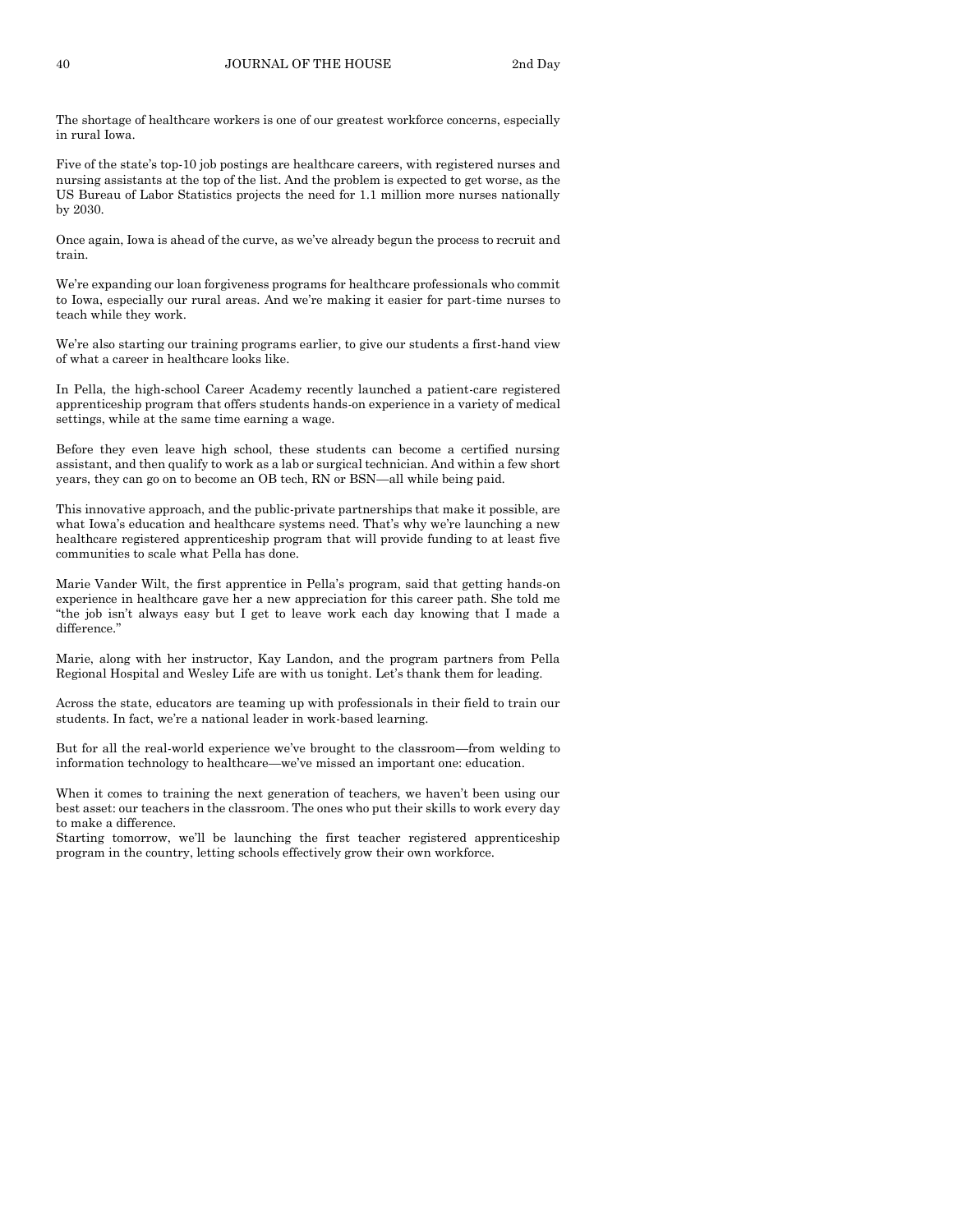High school apprentices start classroom instruction in their junior year and, within a year of graduation, they can earn a paraeducator credential and associates degree. And for paraeducators, their day jobs will count toward student teaching requirements, greatly reducing the cost and time required to become a teacher.

The teachers of tomorrow are in our schools today. Let's give them a head start on their journey to one of the most rewarding careers.

Talk to someone who's been successful and without fail they'll tell you about a teacher who set them on their path. About someone who inspired them; who pushed them to be what they are today.

Our teachers provide more than textbook instruction. They give emotional support and structure. They help guide our children through their most difficult and formative years.

That's why it was and is so important that our schools stay open. And that's why I'm proud of the tens of thousands of Iowa educators who stayed in the classroom when so many in other states did not.

As a means of saying "Thank you"—and to help retain our educators—I'm announcing tonight that we'll use federal ESSER funds to award a \$1,000 retention bonus to teachers who stayed on the job through the pandemic and who will continue teaching next year. Your work is essential and we want you to know it.

The importance of a strong public school system is reflected in the State budget, where public education accounts for more than 56% of all state spending.

And for PreK-12 education, that's over \$3.7 billion, with an increase of nearly \$1 billion in the last decade.

For most Iowa families, that's money well spent. Across the State, in every one of our 99 counties, there are strong schools with dedicated teachers.

But for some families, the school district doesn't fit their values or meet the needs of their child.

And sadly, in some cases, school administrators are ignoring the problem or just not listening. Some even believe that it's a school's responsibility to not just teach kids to learn but to control *what* they learn—to push their worldview.

The problem has been building for some time, but parents are no longer in the dark.

Recently, several parents brought to light that schools are buying and teaching with books that contain vulgar and sexually explicit material involving minors. These books are so explicit they'd be X-rated if they were shown in the theater. The content is so bad that after a parent read one of them at a school board meeting, the school district took the live stream down from its website because the passages were too inappropriate—and *yet* many of these books remain in school libraries today.

We live in a free country with free expression. But there's a difference between shouting vulgarities from a street corner and assigning them as required classroom reading. There's a difference between late-night cable TV and the school library.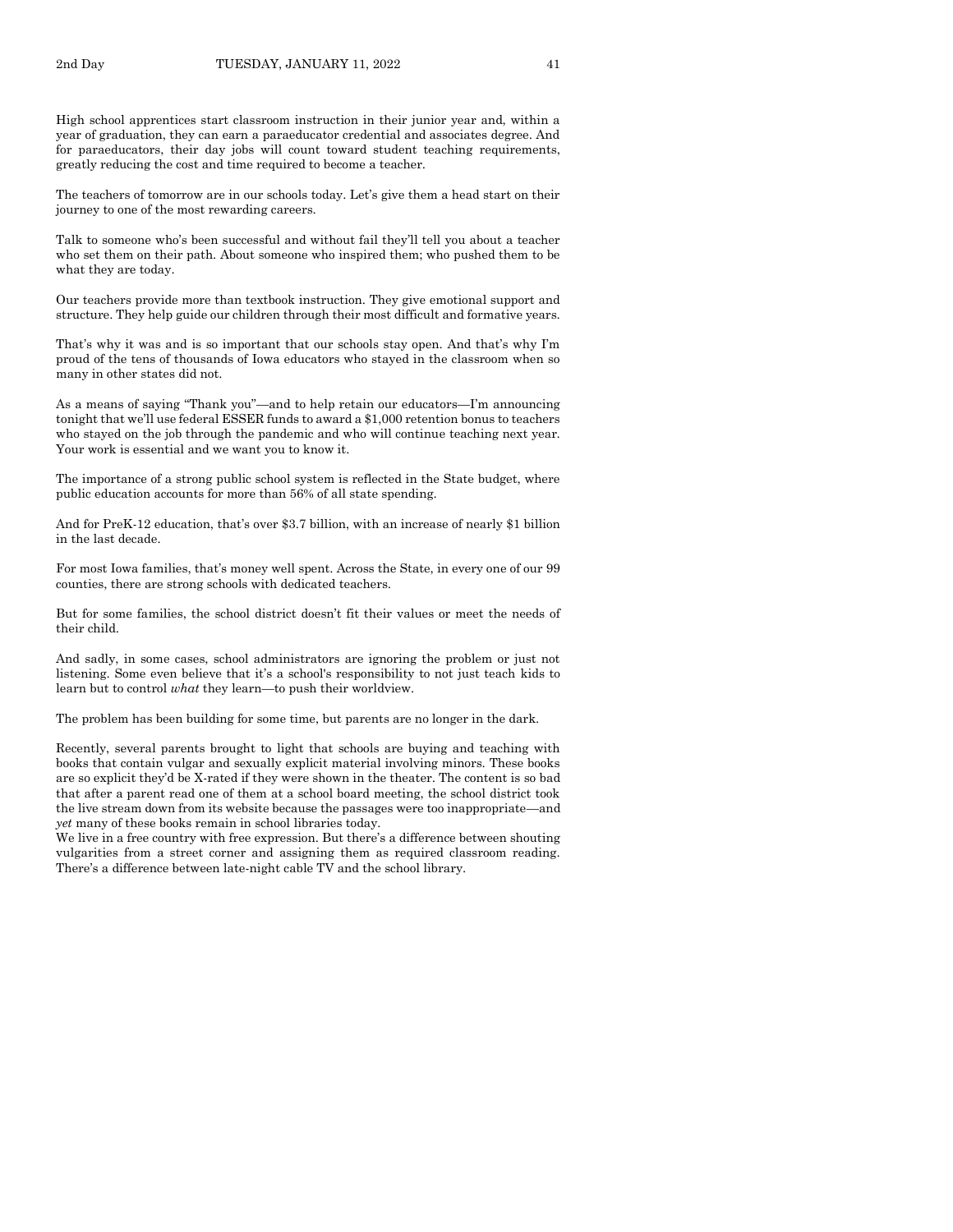If school boards and administrators refuse to understand that—if they believe the classroom is about pushing their worldview—then we're on the wrong path.

So to the parents who are listening tonight, who are frustrated with what's happening: Know that I and members of this legislature have heard you loud and clear. Enough is enough. Parents matter, and we're going to make sure you stay in charge of your child's education.

It starts with full transparency. All schools should be required to publish what they're teaching. There's no reason to hide it—at least no *good* reason.

The same goes for the books in the library. Parents should know what their kids have access to, and they should have a timely process to address their concerns. Because when our parents are fully informed, they can make informed choices.

And ultimately, that's what every parent deserves: a choice. Even when the school is doing what it should, that doesn't necessarily mean the unique needs and values of every student are being met.

Wealthier parents always have an alternative. But many middle- and lower-income families don't. They don't have a choice.

Jacky Ochoa, a mother of four daughters who attend St. Rose of Lima Catholic school in Denison said it best. Writing to the Des Moines Register, she said that "school choice is personal; it's about students. Choice empowers parents—a child's strongest advocates, and the people who best know their skills and interests—to select the learning environment that will allow their child to shine."

Jacky, I couldn't agree more—which is why I'll be introducing legislation that allows middle- and low-income families and students with an individualized educational plan to receive a portion of the 'per pupil' funds allocated annually by the state to move their child to the education system of their choice.

About 70% (over \$5,300) of those funds will go directly into an account for families to customize their child's education. The remaining 30% will be distributed by the state to smaller school districts.

We want to ensure our small districts stay strong while, at the same time, empowering parents to choose what's best for their child.

As I said last year, school choice isn't a zero sum game. It has the potential to raise the quality of all schools. After we expanded open enrollment last session, one superintendent responded by setting the goal of making his district the "destination of choice."

That is precisely what we want: For every school, public or private, to strive to be the best it can be. Because when our schools succeed, Iowa becomes a "destination of choice" for parents everywhere.

My focus tonight is about work and workers. About what puts food on the table and a roof over our head. About what gives us meaning and purpose.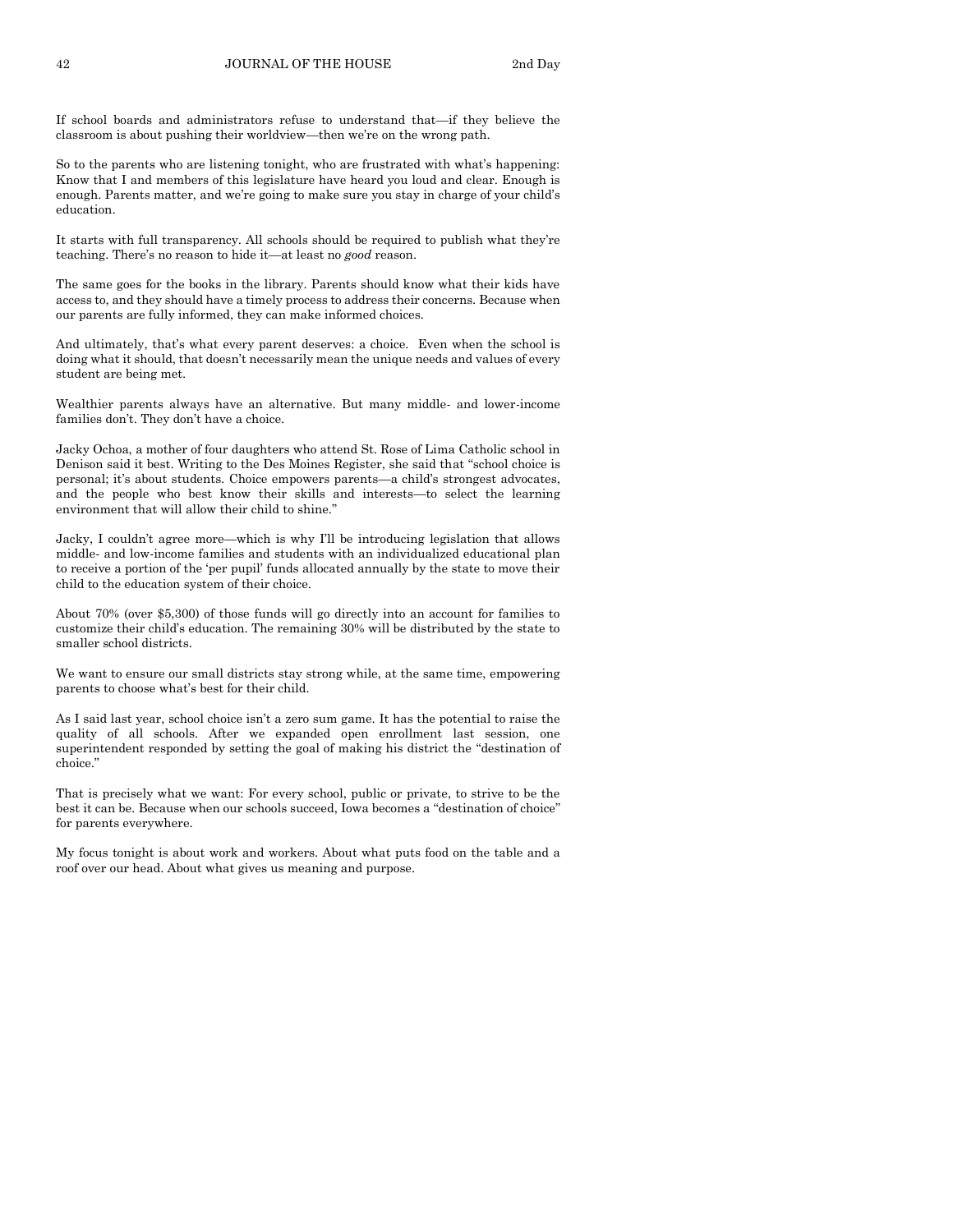But sometimes work means more than that. Sometimes—for a small but brave few—it means putting someone else's life above their own.

For those workers—those who serve in our armed forces, who patrol our streets, guard our prisons, or in any other way protect and serve—an occasion like this would be incomplete without saying thank you and recognizing those Iowans who gave the ultimate sacrifice this year.

Cpl. Daegan William-Tyeler Page, who was killed by terrorists as he bravely protected US citizens and Afghan refugees attempting to evacuate Kabul.

Nurse Lorena Schulte and Correctional Officer Robert McFarland, who sacrificed their lives to stop two inmates from escaping Anamosa prison.

And State Patrol Sgt. Jim Smith and Trooper Ted Benda, who spent their careers protecting Iowans and keeping our communities safe, who tragically lost their lives in the line of duty.

I also want to honor the life of Congressman Neal Smith, a man who served this state and his country for almost all of his 101 years, including as a military pilot who earned the Purple Heart in World War II.

And I want to recognize the absence of my friend, John Landon, who served his country in Vietnam and served this State as a representative of this body. John, I miss seeing your reassuring face from this podium, but I'm so happy that your legacy lives on.

To honor all of these brave men and women we lost this year, please join me and the family members who are with us tonight in a moment of silence.

Whether it's patrolling our streets or guarding our prisons, public safety jobs are difficult and absolutely vital.

I want to thank the legislature for giving additional funds to the Department of Corrections to help keep our prisons secure. And I want to recognize the importance of the Back the Blue Bill you passed last year.

It's more important than ever that we show these men and women that we appreciate what they do.

Because across the country, far too many don't have that appreciation; they don't believe in prisons and don't see the need for police.

That way of thinking isn't just wrong; it's dangerous. And in Iowa, it has no place.

To re-enforce that message, we're using federal ARPA funds to give our brave men and women in law enforcement and corrections a \$1,000 retention bonus, while also aggressively recruiting officers in other states.

When officers are treated like villains and other jobs are plentiful, it's no wonder that applications nationally are down and resignations are up. It's no wonder that our young people are saying, "no thanks" to a career in public safety.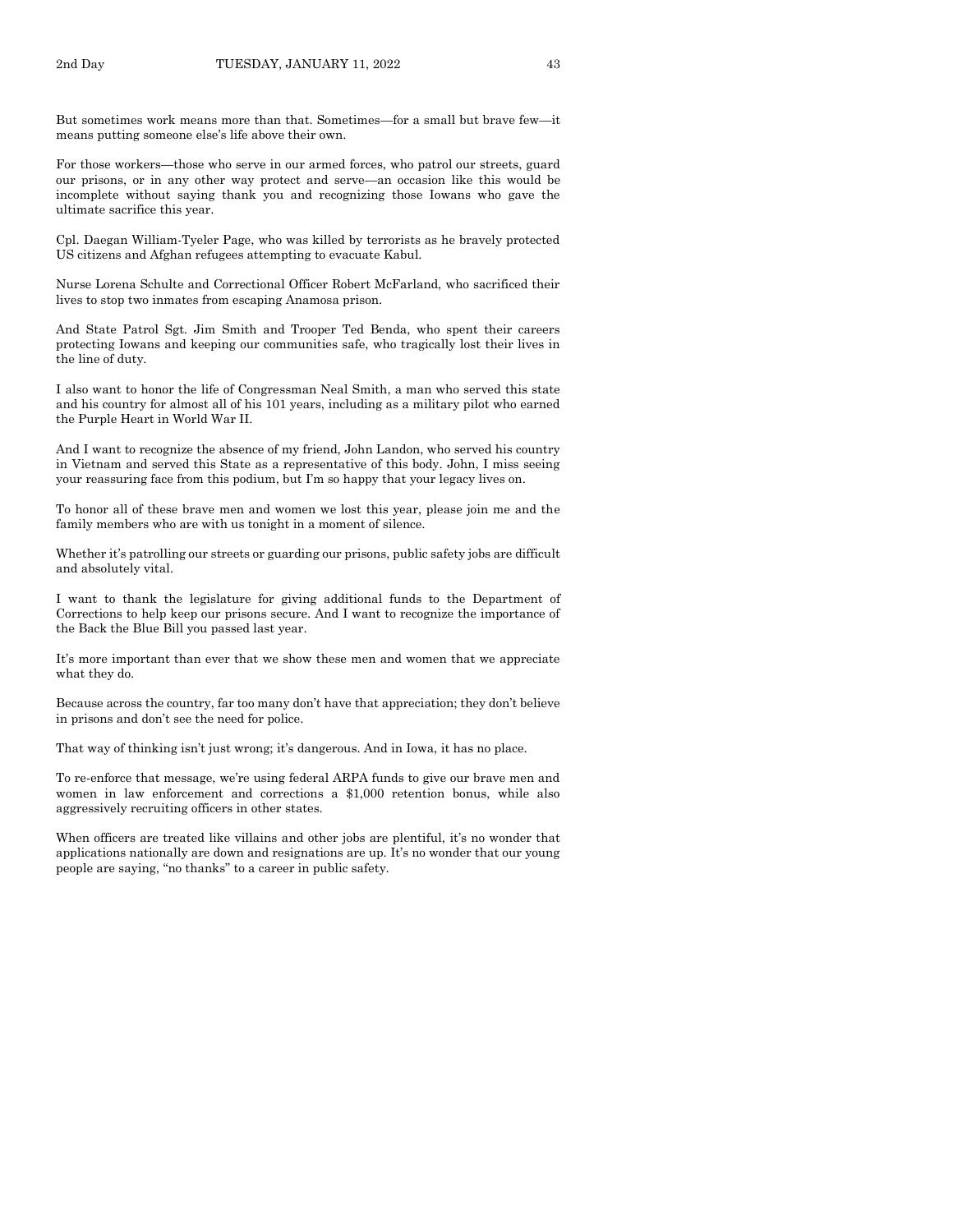While we can't fix attitudes in other states, we can certainly let our officers—and officers across the country—know that in Iowa, they're welcome and will receive the respect and support they deserve.

Most of what we do here in this building is about what happens in Iowa. It's about educating our children in our schools, getting Iowans back to work, or just making sure that we, the government, aren't standing in their way.

But Iowa is also a national and international leader; what we do here reverberates beyond our borders.

That's certainly true when it comes to agriculture and energy—especially when the two meet.

Iowa is a leader in renewable energy. In fact, we lead the nation in the production of both ethanol and biodiesel and the crops that make them.

Everyone knows that renewable fuel is important to Iowa. But D.C. is losing sight of its importance to the country.

Time and again—in administrations of both parties—the federal government has walked away from its commitment to renewable fuels, and we've had to bring them back.

We need to do it again. The Biden Administration has focused almost all of its efforts on electric vehicles, actively working to eliminate gas-powered cars.

That's a mistake, especially as China works to lock up the precious metals that make EV batteries.

Instead, we must continue to embrace an all-of-the-above approach, where we support energy sources that come from right here in Iowa.

To do that, I am introducing new legislation that will improve access to E15 and B20 and upgrade Iowa's fuel infrastructure to offer higher blends. And I'm proposing that we invest in carbon-capture solutions to sustain and build on our leadership position in renewable energy.

Let's send DC a message that can't be ignored. Let's remind them that America's energy is growing, right here, in Iowa's fields.

I want to end tonight where I began—by highlighting the amazing things that are happening in our communities.

I do this to shine a light on what Iowans are doing, and to remind us, in here, that it's not our doing.

In Mason City, residents are completely remaking their downtown. With the historic Frank Lloyd Wright hotel as an anchor, they've created a beautiful park on Main Street, repurposed a mall as an ice arena, and lined the street's buildings with second-floor housing.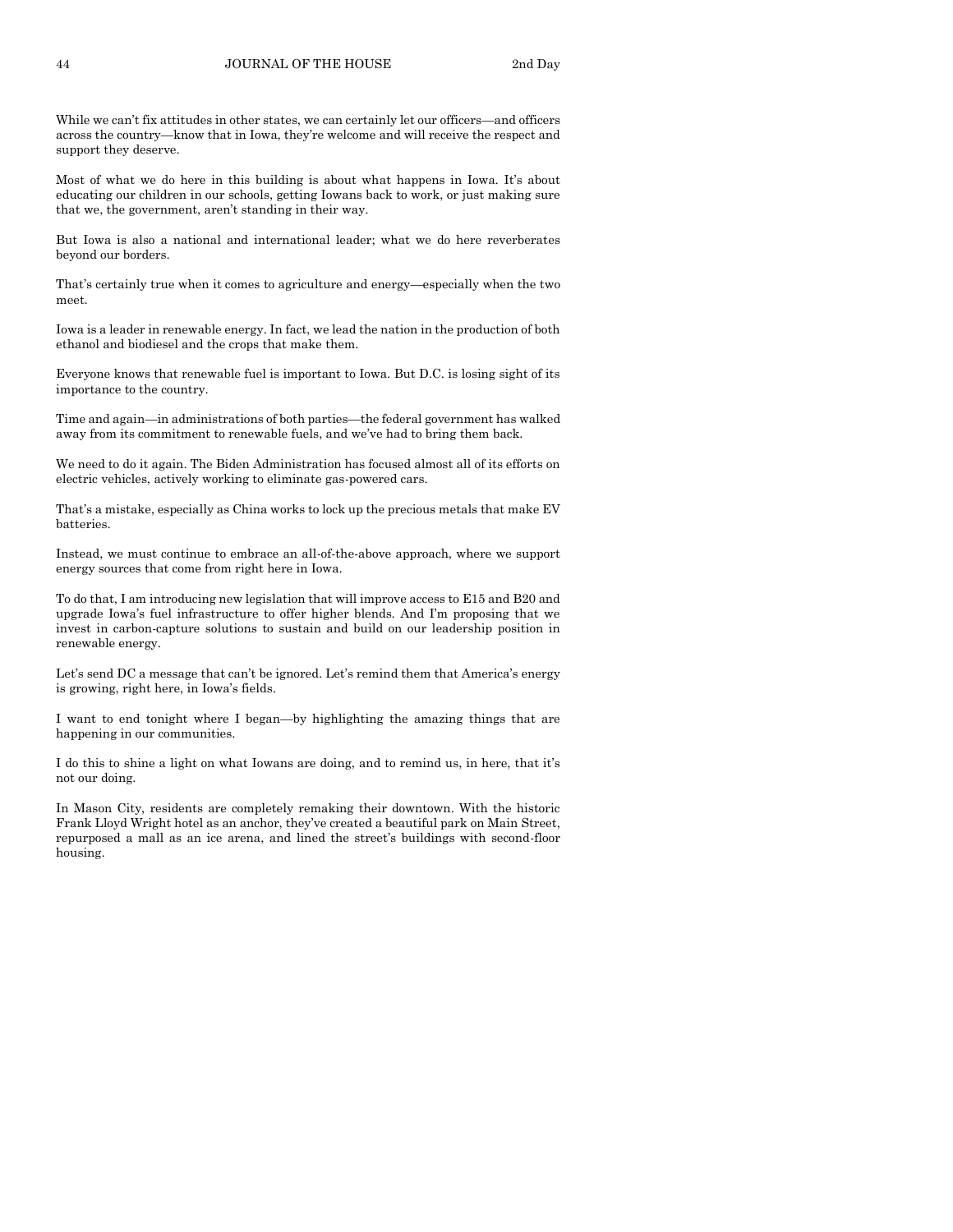In Elkader, the small community of just 1,200 remade itself into a destination by creating one of Iowa's first whitewater courses, by reviving landmarks like the Elkader Theater and the Opera House, and by opening numerous restaurants, bars, and coffee shops that have created a cultural hub.

In Woodbine, the school, businesses, and local leaders partnered together to create the CREW Center, a place that combines recreation, education, and community. Where the small school district created an innovative work-based learning program, IGNITE Pathways, that is a magnet for all of SW Iowa.

Revitalization efforts like these are happening all over the state. They're happening because people see something special in our small towns and cities. They see something special in each other.

At the end of Field of Dreams—a magical movie that we got to relive last summer— James Earl Jones' character tells Ray Kinsella, in a baritone voice I can't imitate: "People will come Ray. They'll come to Iowa for reasons they can't even fathom."

If we get this right, if we take this opportunity, then people will come—but for reasons that are obvious.

They'll come because here they can find freedom and opportunity. Because of our small towns and thriving cities. They'll come because we reward work, value personal responsibility, and care for our neighbors.

Above all, they'll come because we put our faith in Iowans—and because Iowans always come through.

Thank you, God Bless you, and God Bless the great State of Iowa.

Governor Kim Reynolds was escorted from the House chamber by the committee previously appointed.

On motion by Windschitl of Harrison, the Joint Convention was dissolved at 6:51 p.m.

Speaker Grassley in the chair at 6:55 p.m.

#### SPONSOR ADDED

[House Joint Resolution 12](https://www.legis.iowa.gov/legislation/BillBook?ga=89&ba=HJR12) — Cahill of Marshall

## STUDY BILL COMMITTEE ASSIGNMENTS

## **[H.S.B. 500](https://www.legis.iowa.gov/legislation/BillBook?ga=89&ba=HSB500) Agriculture**

Relating to the classification of property enrolled in the federal conservation reserve program and including applicability provisions.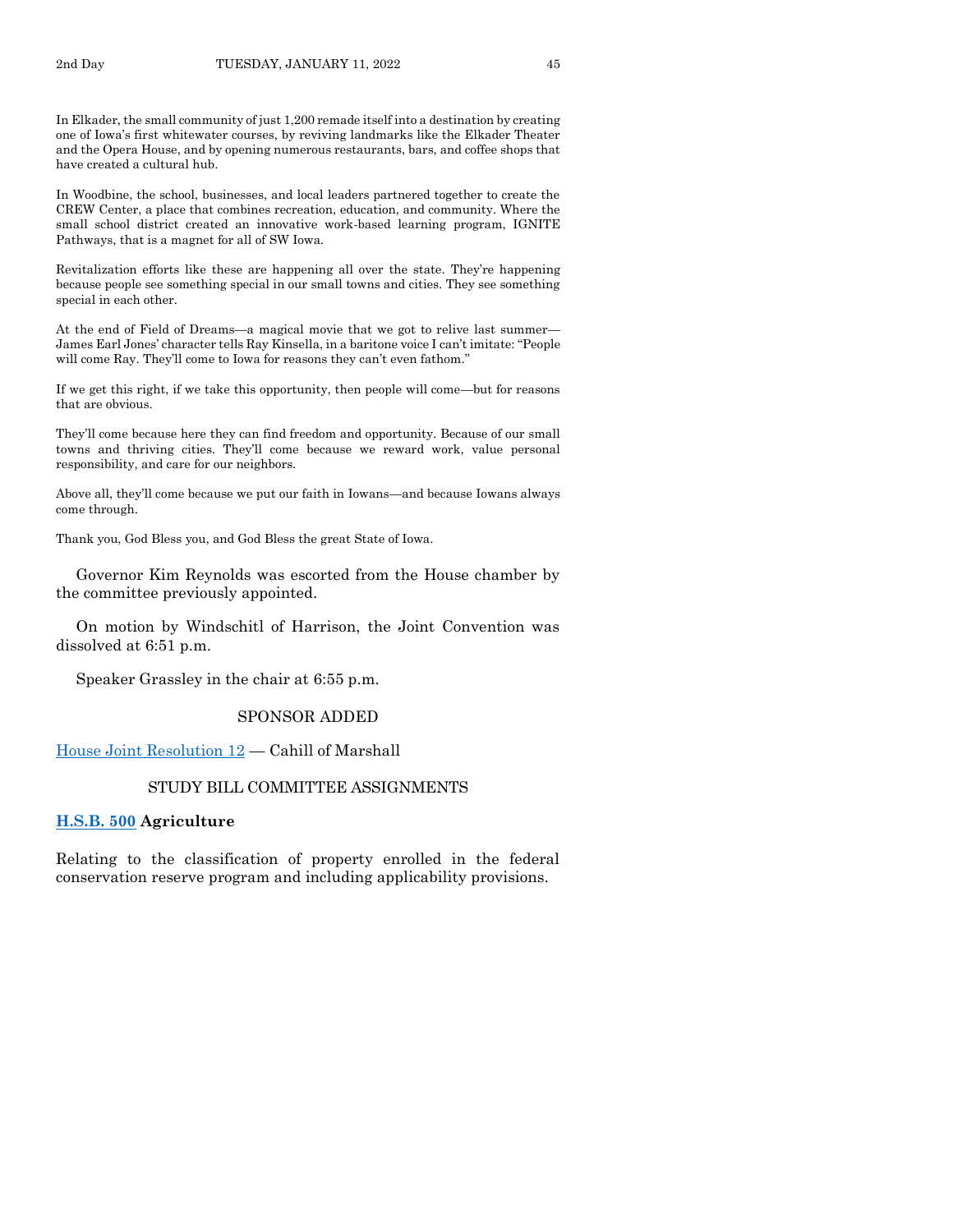## **[H.S.B. 501](https://www.legis.iowa.gov/legislation/BillBook?ga=89&ba=HSB501) Appropriations**

Relating to the duties of the revenue estimating conference.

## **[H.S.B. 502](https://www.legis.iowa.gov/legislation/BillBook?ga=89&ba=HSB502) Human Resources**

Relating to verification and authentication systems for public assistance programs.

## **[H.S.B. 503](https://www.legis.iowa.gov/legislation/BillBook?ga=89&ba=HSB503) Human Resources**

Relating to public assistance program fraud.

## **[H.S.B. 504](https://www.legis.iowa.gov/legislation/BillBook?ga=89&ba=HSB504) Human Resources**

Relating to identity authentication requirements for public assistance benefits.

## **[H.S.B. 505](https://www.legis.iowa.gov/legislation/BillBook?ga=89&ba=HSB505) Human Resources**

Requiring applicants for the supplemental nutrition assistance program to cooperate with the child support recovery unit.

## **[H.S.B. 506](https://www.legis.iowa.gov/legislation/BillBook?ga=89&ba=HSB506) Human Resources**

Relating to reenrollment following a member's termination from the Iowa health and wellness plan.

## **[H.S.B. 507](https://www.legis.iowa.gov/legislation/BillBook?ga=89&ba=HSB507) Human Resources**

Relating to public assistance program eligibility verification.

## **[H.S.B. 508](https://www.legis.iowa.gov/legislation/BillBook?ga=89&ba=HSB508) Human Resources**

Relating to the performance of an asset test to determine eligibility for supplemental nutrition assistance program benefits.

## **[H.S.B. 509](https://www.legis.iowa.gov/legislation/BillBook?ga=89&ba=HSB509) Human Resources**

Relating to massage therapy, including child and dependent adult abuse reporting and continuing education requirements, and making penalties applicable.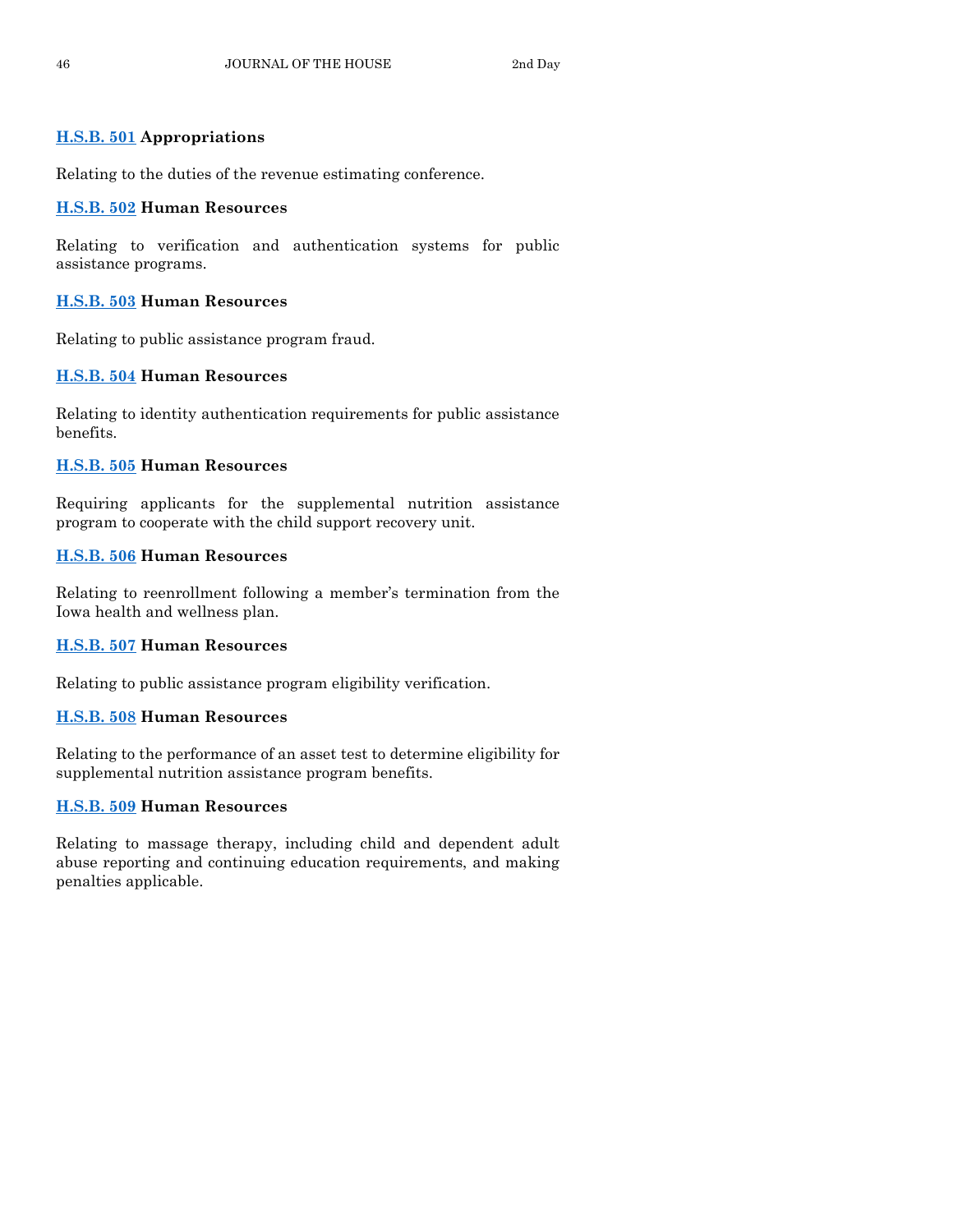## **[H.S.B. 510](https://www.legis.iowa.gov/legislation/BillBook?ga=89&ba=HSB510) Human Resources**

Relating to payments to child care providers from families participating in the state child care assistance program. **[H.S.B. 511](https://www.legis.iowa.gov/legislation/BillBook?ga=89&ba=HSB511) Human Resources**

Relating to child care center staff ratios.

## **[H.S.B. 512](https://www.legis.iowa.gov/legislation/BillBook?ga=89&ba=HSB512) Human Resources**

Relating to the definition of autism spectrum disorder for purposes of certain health care coverage, making conforming changes, and including applicability provisions.

## **[H.S.B. 513](https://www.legis.iowa.gov/legislation/BillBook?ga=89&ba=HSB513) Human Resources**

Relating to elimination of the Medicaid preferred drug list program quarterly savings report requirement.

## **[H.S.B. 514](https://www.legis.iowa.gov/legislation/BillBook?ga=89&ba=HSB514) Human Resources**

Relating to Medicaid waiver monthly budget cap annual reporting requirements.

## **[H.S.B. 515](https://www.legis.iowa.gov/legislation/BillBook?ga=89&ba=HSB515) Human Resources**

Relating to public assistance program case reviews.

## **[H.S.B. 516](https://www.legis.iowa.gov/legislation/BillBook?ga=89&ba=HSB516) Human Resources**

Relating to the self-administration and storage of bronchodilators and bronchodilator canisters and spacers relative to schools and students.

## **[H.S.B. 517](https://www.legis.iowa.gov/legislation/BillBook?ga=89&ba=HSB517) Human Resources**

Relating to licensed health care providers for purposes of state law regarding concussion and brain injury policies for extracurricular interscholastic activities.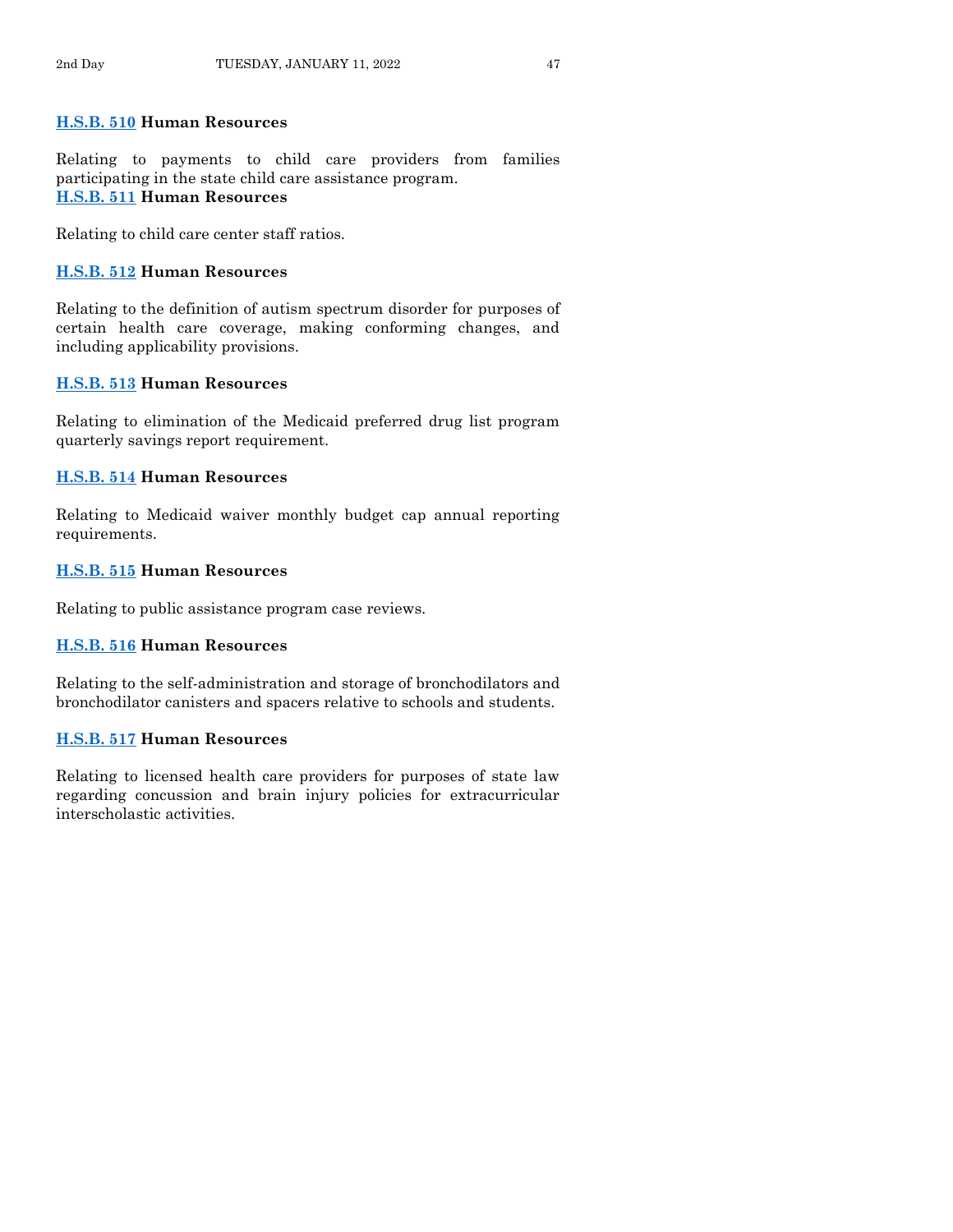## **[H.S.B. 518](https://www.legis.iowa.gov/legislation/BillBook?ga=89&ba=HSB518) Education**

Relating to a teacher's filing of a written resignation with the board of directors of a school district.

## **[H.S.B. 519](https://www.legis.iowa.gov/legislation/BillBook?ga=89&ba=HSB519) Education**

Relating to the eligibility for grants under the teach Iowa scholar program.

## **[H.S.B. 520](https://www.legis.iowa.gov/legislation/BillBook?ga=89&ba=HSB520) Education**

Relating to the assessments administered to practitioner preparation program admission candidates and to practitioner preparation program students prior to students' completion of a practitioner preparation program.

## **[H.S.B. 521](https://www.legis.iowa.gov/legislation/BillBook?ga=89&ba=HSB521) Education**

Relating to the division of certain school taxes collected in urban renewal areas containing wind energy conversion property.

## **[H.S.B. 522](https://www.legis.iowa.gov/legislation/BillBook?ga=89&ba=HSB522) Judiciary**

Relating to the admissibility of evidence in a prosecution for physical abuse or a sexual offense upon or against a child, person with an intellectual disability, person with a cognitive impairment, or person with a developmental disability.

## **[H.S.B. 523](https://www.legis.iowa.gov/legislation/BillBook?ga=89&ba=HSB523) Judiciary**

Relating to post-arrest release after an initial appearance for persons taken into custody or arrested for certain sexual abuse offenses and nocontact orders.

## **[H.S.B. 524](https://www.legis.iowa.gov/legislation/BillBook?ga=89&ba=HSB524) Judiciary**

Relating to documents that may be filed pro se by a defendant represented by counsel or an applicant for postconviction relief represented by counsel.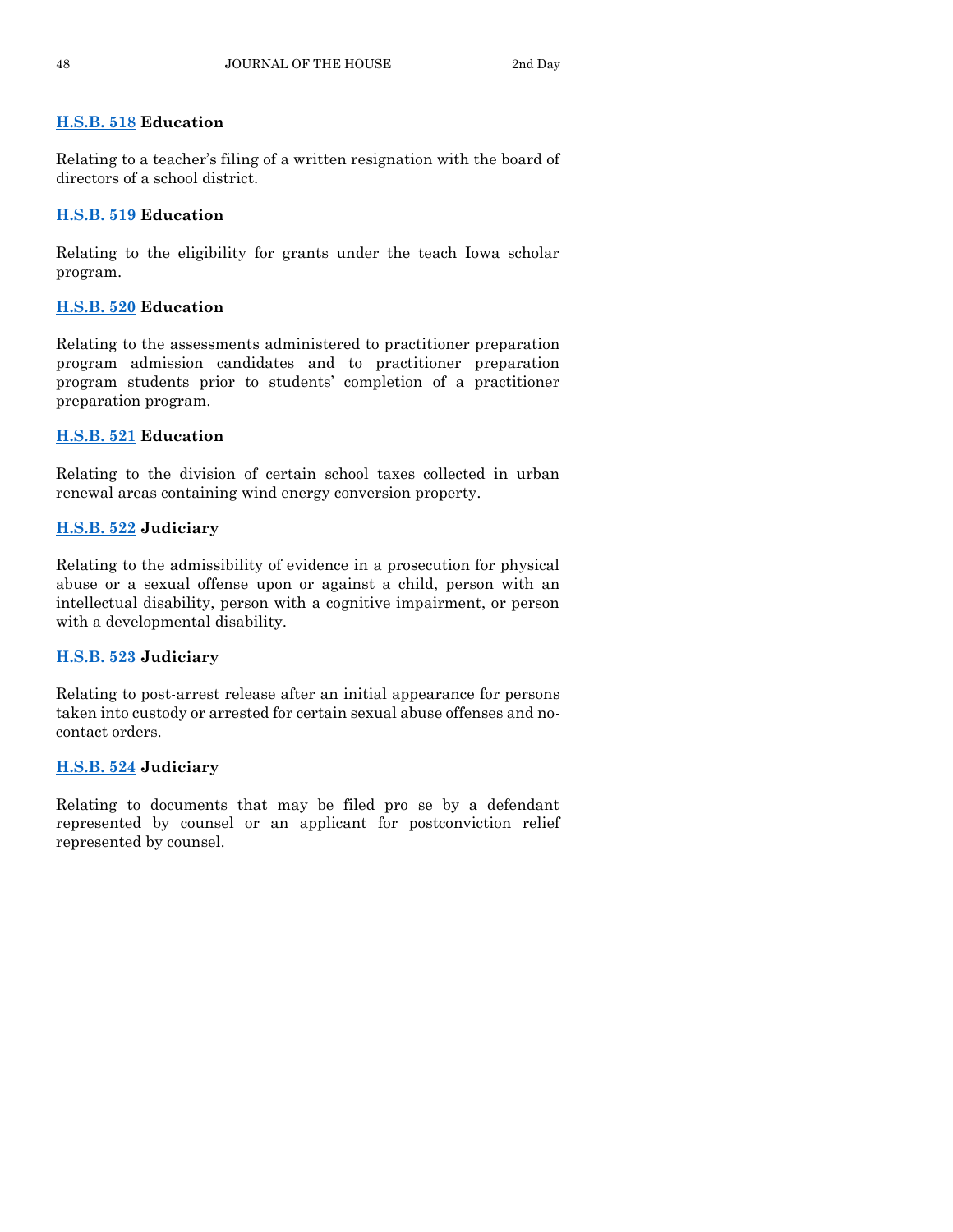## **[H.S.B. 525](https://www.legis.iowa.gov/legislation/BillBook?ga=89&ba=HSB525) Judiciary**

Proposing an amendment to the Constitution of the State of Iowa relating to the rights of a crime victim.

## **[H.S.B. 526](https://www.legis.iowa.gov/legislation/BillBook?ga=89&ba=HSB526) Judiciary**

Relating to wills, including witness requirements for the execution of a will and procedure for wills to be admitted into probate.

## **[H.S.B. 527](https://www.legis.iowa.gov/legislation/BillBook?ga=89&ba=HSB527) Judiciary**

Relating to sexual exploitation by a counselor, therapist, or school employee, and making penalties applicable.

## **[H.S.B. 528](https://www.legis.iowa.gov/legislation/BillBook?ga=89&ba=HSB528) Judiciary**

Relating to spousal privilege and confidential communication between spouses.

## **[H.S.B. 529](https://www.legis.iowa.gov/legislation/BillBook?ga=89&ba=HSB529) Judiciary**

Relating to the discovery of evidence in criminal cases involving victims of sexual abuse.

## **[H.S.B. 530](https://www.legis.iowa.gov/legislation/BillBook?ga=89&ba=HSB530) Human Resources**

Relating to reimbursement of psychiatric intensive inpatient care under the Medicaid program.

## **[H.S.B. 531](https://www.legis.iowa.gov/legislation/BillBook?ga=89&ba=HSB531) Human Resources**

Relating to the expansion of bed capacities at state mental health institutes, providing for an appropriation, and including effective date provisions.

## **[H.S.B. 532](https://www.legis.iowa.gov/legislation/BillBook?ga=89&ba=HSB532) Human Resources**

Relating to a state-funded psychiatric residency program at the state mental health institutes and the Iowa medical and classification center at Oakdale, creating a program fund, and making appropriations.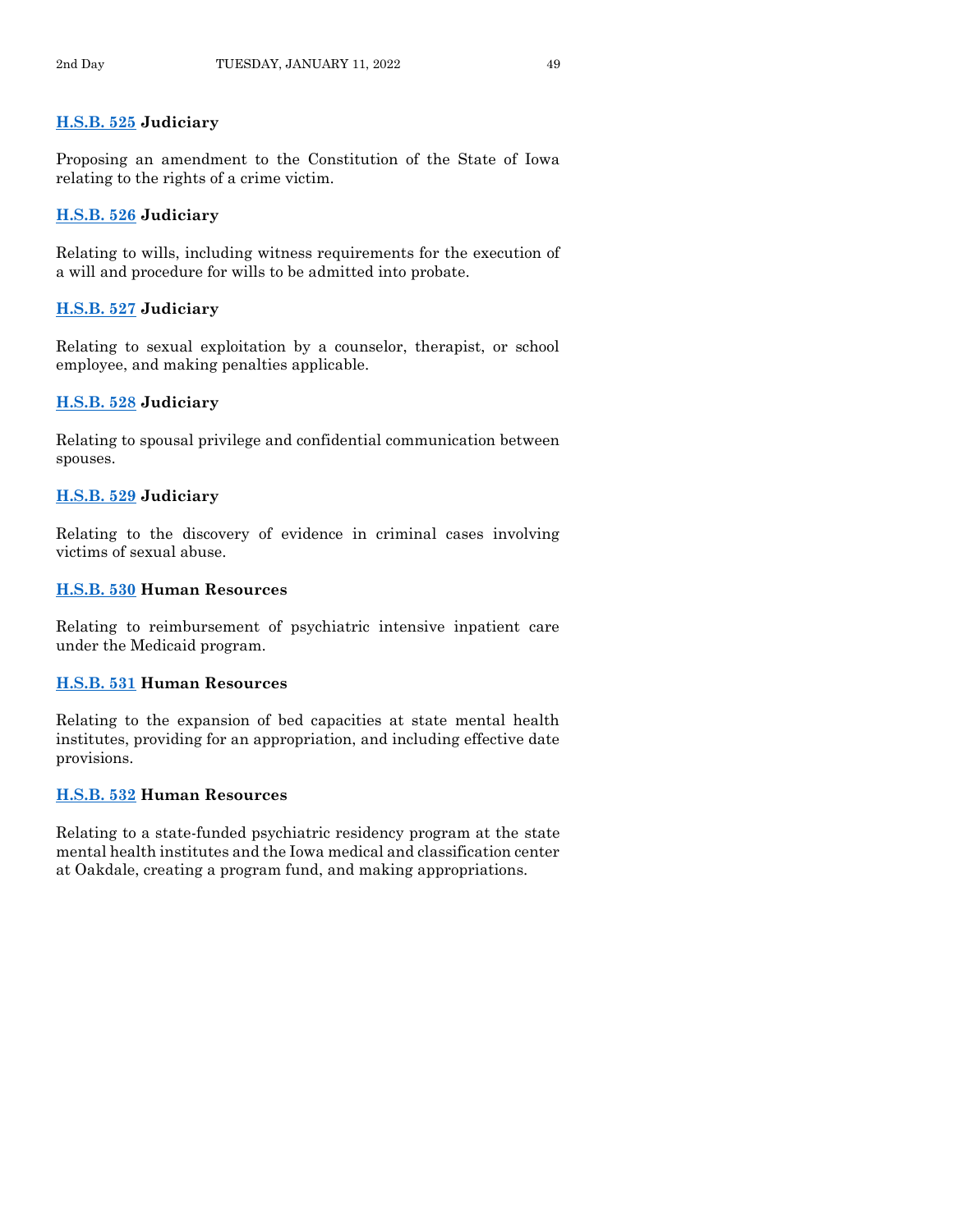## **[H.S.B. 533](https://www.legis.iowa.gov/legislation/BillBook?ga=89&ba=HSB533) Transportation**

Relating to department of transportation employees designated as peace officers, and including effective date provisions.

## **[H.S.B. 534](https://www.legis.iowa.gov/legislation/BillBook?ga=89&ba=HSB534) Information Technology**

Modifying the definitions of essential county purpose and essential corporate purpose to include cybersecurity purposes.

## SUBCOMMITTEE ASSIGNMENTS

#### **[House File 2002](https://www.legis.iowa.gov/legislation/BillBook?ga=89&ba=HF2002)**

Appropriations: Thompson, Chair; Prichard and Sorensen.

#### **[House File 2003](https://www.legis.iowa.gov/legislation/BillBook?ga=89&ba=HF2003)**

Human Resources: Fry, Chair; Bacon and Forbes.

#### **[House File 2004](https://www.legis.iowa.gov/legislation/BillBook?ga=89&ba=HF2004)**

Judiciary: Hite, Chair; Wheeler and Wolfe.

#### **[House File 2007](https://www.legis.iowa.gov/legislation/BillBook?ga=89&ba=HF2007)**

Transportation: Gerhold, Chair; Hansen and Siegrist.

#### **[House File 2010](https://www.legis.iowa.gov/legislation/BillBook?ga=89&ba=HF2010)**

Human Resources: A. Meyer, Chair; Fry and Mascher.

#### **[Senate File 468](https://www.legis.iowa.gov/legislation/BillBook?ga=89&ba=SF468) Reassigned**

Commerce: Fisher, Chair; Cisneros and McConkey.

#### **[Senate File 496](https://www.legis.iowa.gov/legislation/BillBook?ga=89&ba=SF496)**

Commerce: Westrich, Chair; McConkey and Nordman.

#### **[Senate File 586](https://www.legis.iowa.gov/legislation/BillBook?ga=89&ba=SF586)**

Commerce: Mohr, Chair; Bousselot and Nielsen.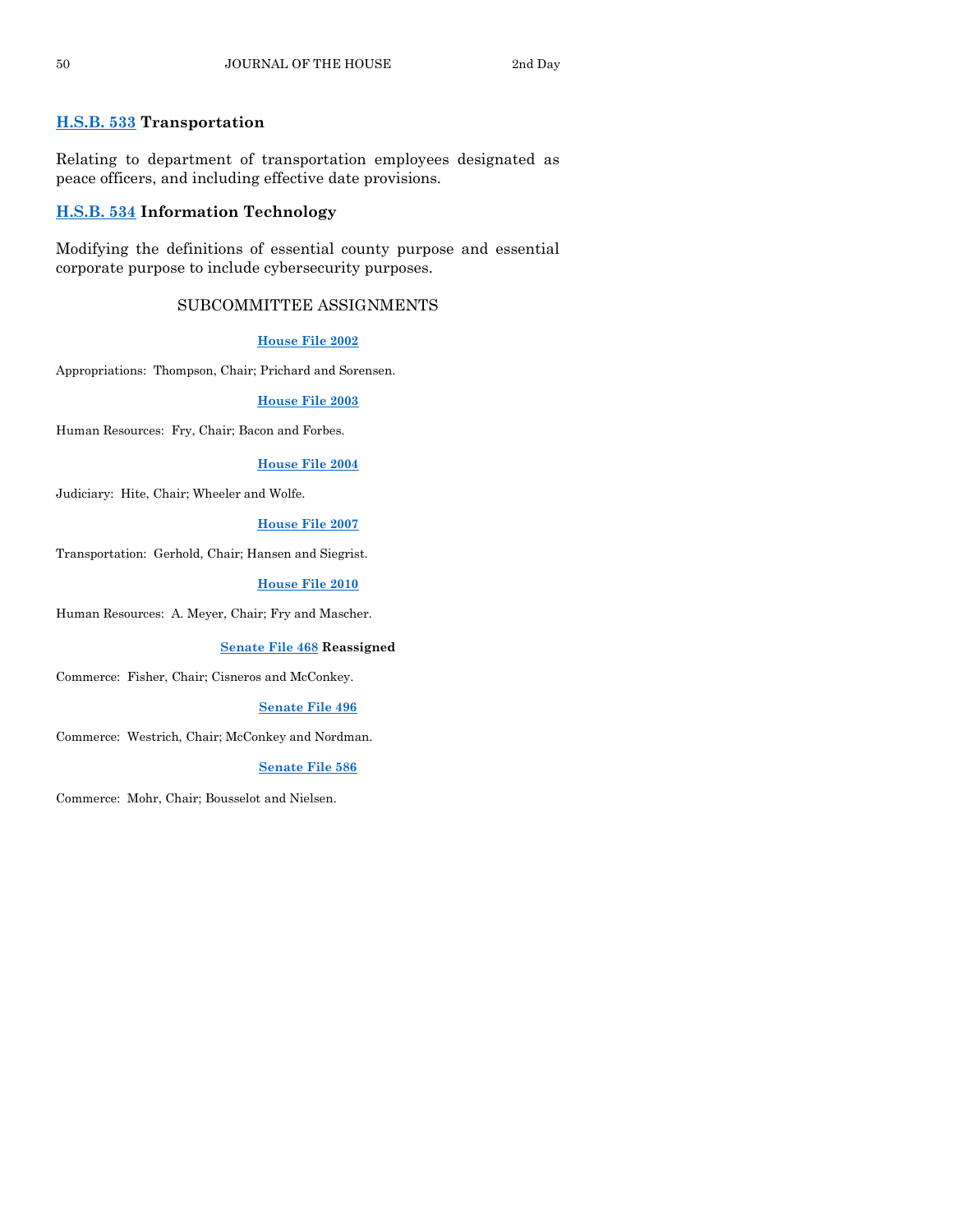## STUDY BILL SUBCOMMITTEE ASSIGNMENTS

## **[House Study Bill 500](https://www.legis.iowa.gov/legislation/BillBook?ga=89&ba=HSB500)**

Agriculture: Latham, Chair; Hansen and Ingels.

#### **[House Study Bill 501](https://www.legis.iowa.gov/legislation/BillBook?ga=89&ba=HSB501)**

Appropriations: Latham, Chair; Williams and Wills.

#### **[House Study Bill 502](https://www.legis.iowa.gov/legislation/BillBook?ga=89&ba=HSB502)**

Human Resources: Bergan, Chair; Bennett and Bradley.

#### **[House Study Bill 503](https://www.legis.iowa.gov/legislation/BillBook?ga=89&ba=HSB503)**

Human Resources: Boden, Chair; Bacon and Bennett.

#### **[House Study Bill 504](https://www.legis.iowa.gov/legislation/BillBook?ga=89&ba=HSB504)**

Human Resources: Moore, Chair; Andrews and Bennett.

#### **[House Study Bill 505](https://www.legis.iowa.gov/legislation/BillBook?ga=89&ba=HSB505)**

Human Resources: Osmundson, Chair; Bradley and Sunde.

#### **House [Study Bill 506](https://www.legis.iowa.gov/legislation/BillBook?ga=89&ba=HSB506)**

Human Resources: Osmundson, Chair; Forbes and Moore.

**[House Study Bill 507](https://www.legis.iowa.gov/legislation/BillBook?ga=89&ba=HSB507)**

Human Resources: Jeneary, Chair; Boden and Sunde.

#### **[House Study Bill 508](https://www.legis.iowa.gov/legislation/BillBook?ga=89&ba=HSB508)**

Human Resources: Jeneary, Chair; Bennett and A. Meyer.

#### **[House Study Bill 509](https://www.legis.iowa.gov/legislation/BillBook?ga=89&ba=HSB509)**

Human Resources: Andrews, Chair; Bergan and Ehlert.

#### **[House Study Bill 510](https://www.legis.iowa.gov/legislation/BillBook?ga=89&ba=HSB510)**

Human Resources: Fry, Chair; Ehlert and A. Meyer.

#### **[House Study Bill 511](https://www.legis.iowa.gov/legislation/BillBook?ga=89&ba=HSB511)**

Human Resources: A. Meyer, Chair; Ehlert and Fry.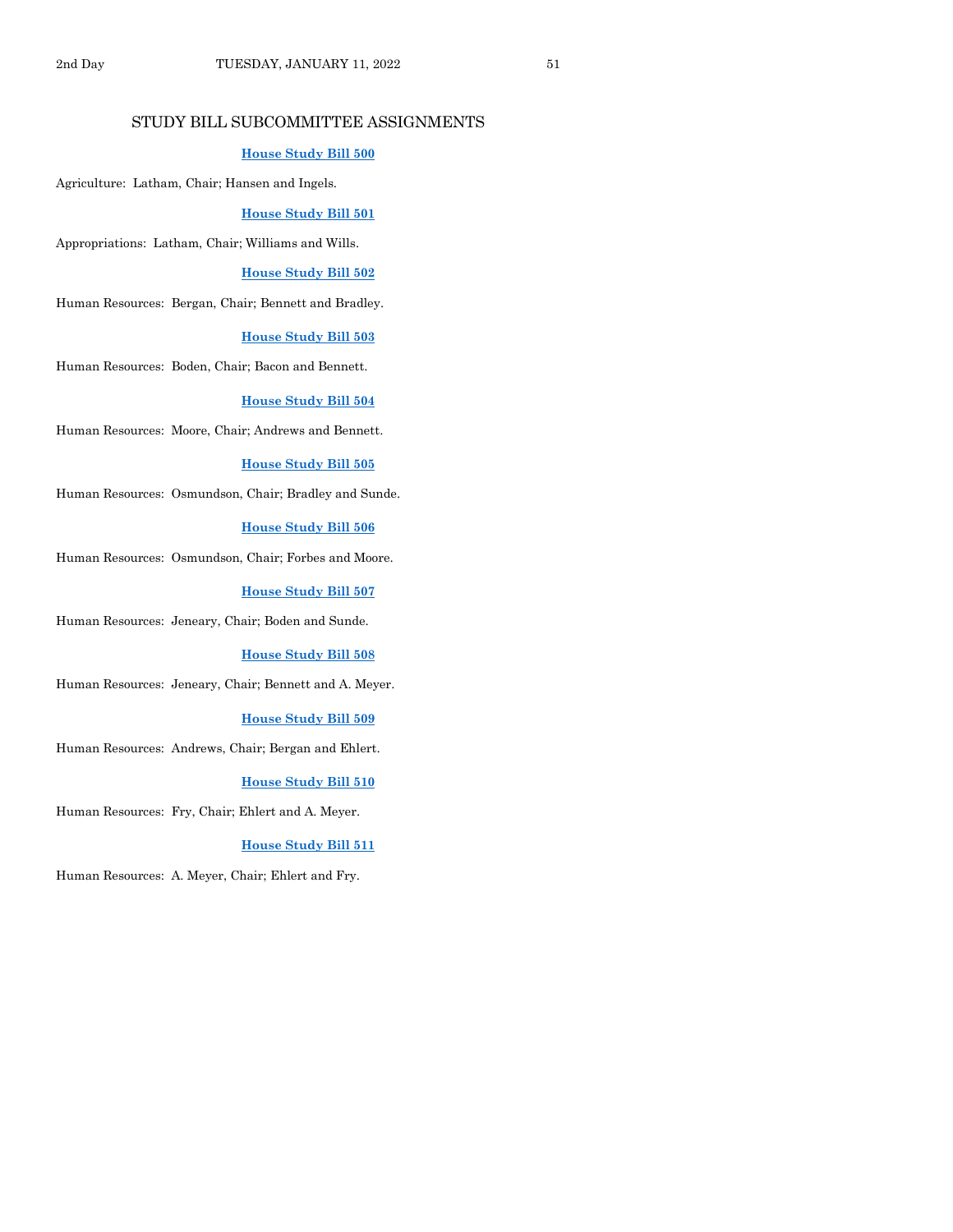## **[House Study Bill 512](https://www.legis.iowa.gov/legislation/BillBook?ga=89&ba=HSB512)**

Human Resources: Lundgren, Chair; Forbes and Fry.

#### **[House Study Bill 513](https://www.legis.iowa.gov/legislation/BillBook?ga=89&ba=HSB513)**

Human Resources: Bradley, Chair; Brown-Powers and Moore.

#### **[House Study Bill 514](https://www.legis.iowa.gov/legislation/BillBook?ga=89&ba=HSB514)**

Human Resources: Bradley, Chair; Brown-Powers and Bush.

#### **[House Study Bill 515](https://www.legis.iowa.gov/legislation/BillBook?ga=89&ba=HSB515)**

Human Resources: Dolecheck, Chair; Anderson and Bush.

#### **[House Study Bill 516](https://www.legis.iowa.gov/legislation/BillBook?ga=89&ba=HSB516)**

Human Resources: Jeneary, Chair; Bush and Mascher.

#### **[House Study Bill 517](https://www.legis.iowa.gov/legislation/BillBook?ga=89&ba=HSB517)**

Human Resources: Bush, Chair; Bradley and Mascher.

#### **[House Study Bill 518](https://www.legis.iowa.gov/legislation/BillBook?ga=89&ba=HSB518)**

Education: Gobble, Chair; Ehlert and Sorensen.

#### **[House Study Bill 519](https://www.legis.iowa.gov/legislation/BillBook?ga=89&ba=HSB519)**

Education: Dolecheck, Chair; Staed and Stone.

#### **[House Study Bill 520](https://www.legis.iowa.gov/legislation/BillBook?ga=89&ba=HSB520)**

Education: Moore, Chair; Cahill and Wheeler.

#### **[House Study Bill 521](https://www.legis.iowa.gov/legislation/BillBook?ga=89&ba=HSB521)**

Education: Hite, Chair; Gjerde and Ingels.

#### **[House Study Bill 522](https://www.legis.iowa.gov/legislation/BillBook?ga=89&ba=HSB522)**

Judiciary: Jones, Chair; Wheeler and Wolfe.

#### **[House Study Bill 523](https://www.legis.iowa.gov/legislation/BillBook?ga=89&ba=HSB523)**

Judiciary: Westrich, Chair; Jones and Wolfe.

#### **[House Study Bill 524](https://www.legis.iowa.gov/legislation/BillBook?ga=89&ba=HSB524)**

Judiciary: Hite, Chair; Olson and Salmon.